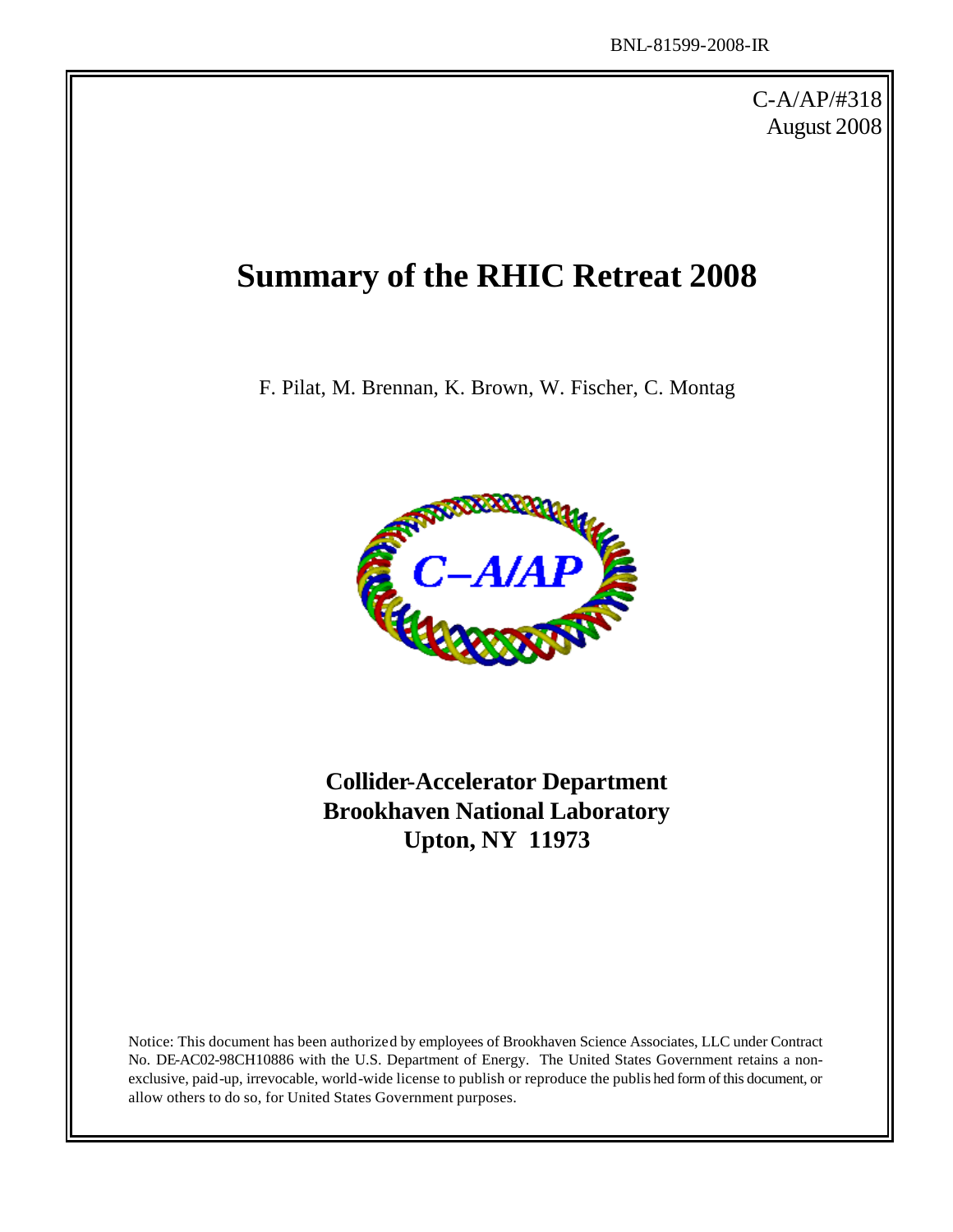# **C-AD Note 318**

# Summary of the RHIC Retreat 2008

F.Pilat, M. Brennan, K. Brown, W. Fischer, C. Montag

July 18, 2008

- 1. Introduction
- 2. Overview of Run-8 and future plans
- 3. Preparation for gold-gold operations in Run-9
- 4. Preparation for polarized proton operations in Run-9
- 5. Machine Operations and Systems
- 6. The Panel Discussion
- 7. Plans for the shutdown

#### **1. Introduction**

The overall agenda, list of speakers and copy of all Retreat presentations can be found at: http://www.c-ad.bnl.gov/RHIC/retreat2008

#### **2. Overview of Run-8 and future plans**

The main goal of the RHIC Retreat is to review last run's performance and prepare for the next. As always though we also discussed the longer term goals and plans for the facility to put the work in perspective and in the right priority.

A straw-man plan for the facility was prepared for the DOE that assumes 30 cryoweek and running 2 species per year. The plan outlines RHIC operations for 2008-2012 and integrates well accelerator and detector upgrades to optimize the physics output with high luminosities. The plans includes guidance from the PAC and has been reviewd by DOE. The main technical improvements expected for Run-9 are:

- Longitudinal stochastic cooling in both rings and 1 plane transverse in yellow
- The STAR DAQ1000
- A larger ToF coverage for Star
- The reinstallation of the Phenix HBD

A well though plan exists for improving machine performance over the next 5 years. The main planned upgrades for ion-ion operations are:

• Reduction in  $\beta^*$  (from present 80cm to 50cm, +60%)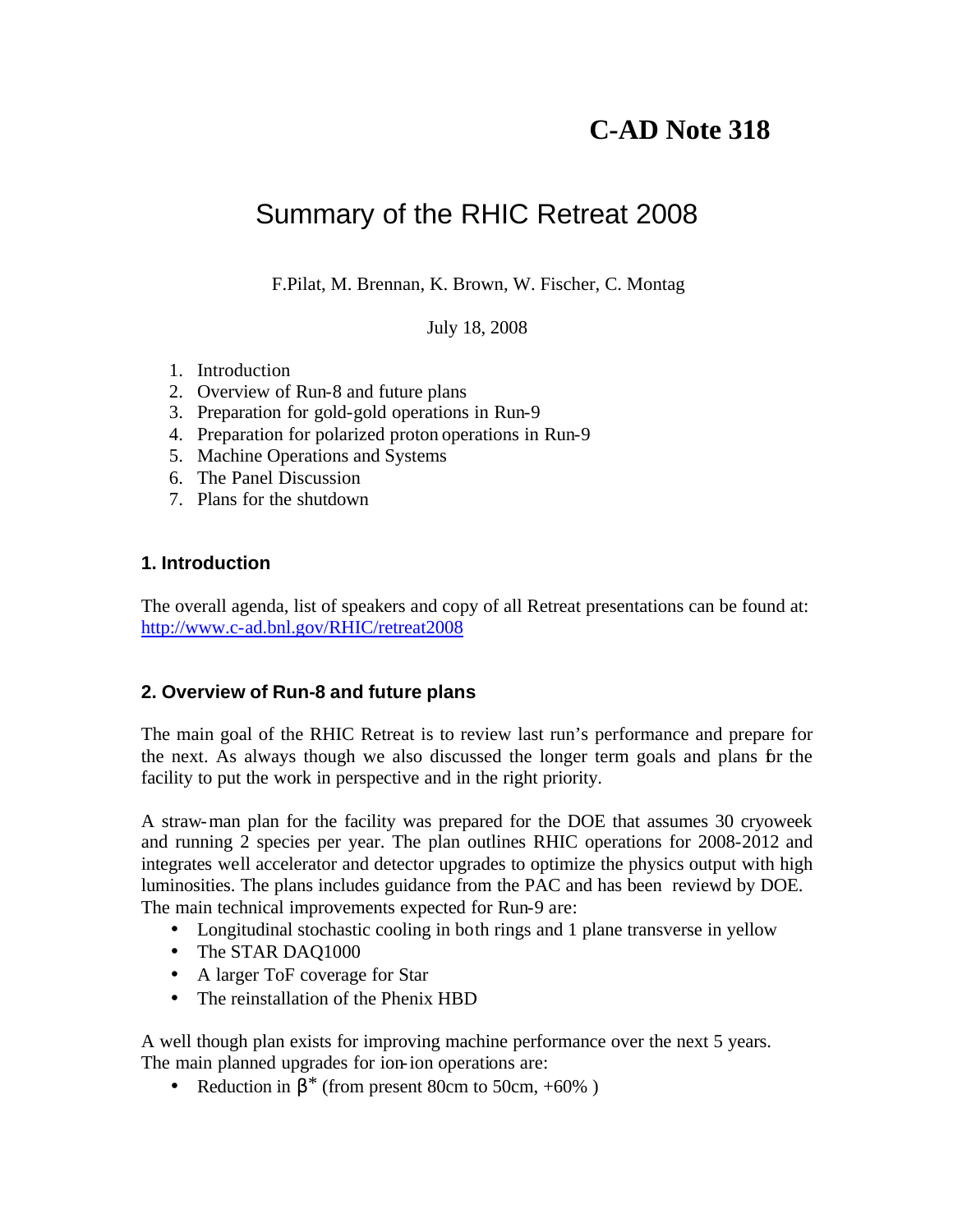- Lattice with reduced IBS  $(+25\%)$
- Blue longitudinal stochastic cooling  $(+15\%)$
- Transverse stochastic cooling (+400%)
- Transverse damper, scrubbing (+40%)
- RHIC 56 MHz SRF  $(+30-50\%)$

For PP the planned improvements are:

- Reduction in  $\beta^*$  (from 90cm to 50cm, +80%)
- Nonlinear chromaticity correction  $(+30\%)$
- 9 MHz cavity (  $+25\%$  at  $\beta^* = 1$ m)
- LEBT/MEBT + Booster injection modification  $(+20\%)$
- Eliminate triplet vibrations. Near (half) integer working point (+40%)
- 56 MHz cavity
- Electron lens  $(+100\%)$ ?

The noted gains above are estimates and are not independent of each other in all cases.

Run-8 has been a successful year for operation despite the funding challenges that seriously limited the length of the PP run.

The d-Au run lasted 9 weeks, the total luminosity delivered to the experiement was 437 nb<sup>-1</sup>, 199 and 238 nb<sup>-1</sup> to Star and Phenix respectively, with a time in store of 58% of calendar time. The peak luminosity recorded was  $2.7 \times 10^{29}$  cm<sup>-2</sup> sec<sup>-1</sup>.

The major accomplishments in the run have been:

- Both ring were cooled down from 100K to 4.5K in 11 day
- Beta\* was reduced to 0.7m (noominally) in IP6 and IP8 in both rings
- Commission yellow lattice with higher phase advance in the arcs to reduce IBS
- Introduced periodic orbit correction at store in both rings

Aspects that still need explanation:

- Unknown noise source that sporadically appeared and cause blue transverse emittance growth
- Inconsistency of luminosity and emittance measurements
- Yellow beam lifetime of 10h vs. 30h in Run-7 (while colliding with another gold beam)

The goals for delivering luminosity and FOM for the PP run were met according to projections and the luminosity development was quite fast. Within only 6 weeks of physics the average store luminosity increased by only 15% compared to Run-6 to  $23x10^{30}$  cm<sup>-2</sup> sec<sup>-1</sup>. The time at store was almost 60%, the established goal for the facility. However, for most of the run no rotator ramps were done, which would have reduced the time in store by about 2%. A configuration with  $\beta^*$  of 0.65 (nominally) was demonstrated for future operations. However there were several challenges and not enough time (the run lasted 6 weeks) to address them effectively:

The near integer working point did not work due to the amplified effect of triplet vibrations on the closed orbit, that produced an unacceptable beam decay and background conditions.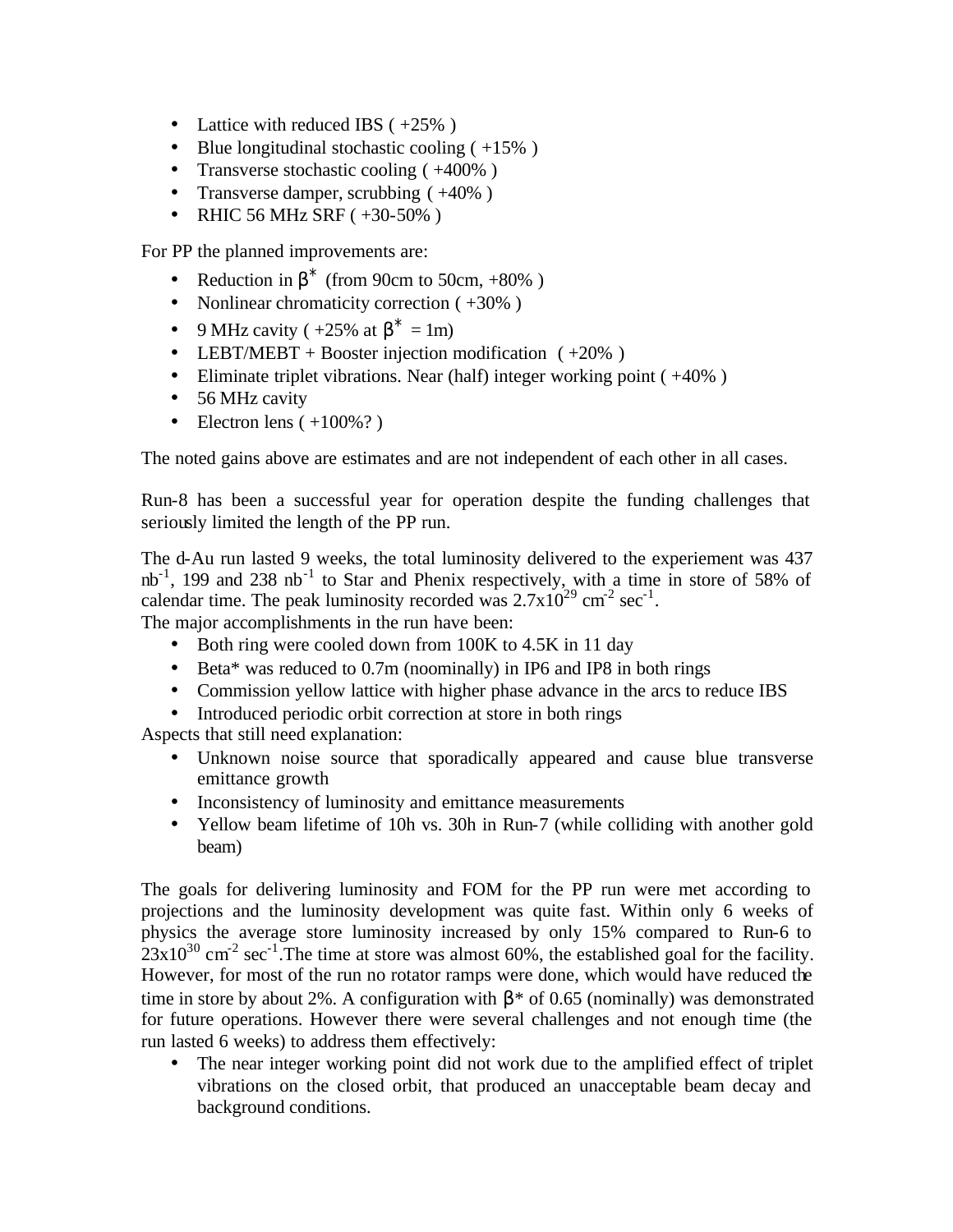- AGS polarization in the range 45-60% was lower than the 65% achieved in Run-6. (half of the difference can be attributed to changes in the source, the other half to the limited AGS tuning time)
- The ramp acted as an intensity filter for the yellow beam.

Three days were dedicated to test at low energy. The 9 GeV set-up from 2007 was successfully reproduced and improved, with a different sextupole configuration including polarity changes in some families, with the confirmation of collisions followed by a short run for physics, after solving the challenges of cogging at h=366, finding Phenix collisions and setting up the experiments triggers. The 56 bunch stores had much better injection efficiency and lifetime than in 2007. Vernier scans confirmed an average luminosity of  $1.2 \times 10^{23}$  and maximum of  $3.5 \times 10^{23}$  cm<sup>-2</sup> sec<sup>-1</sup>. The exploration of operations at 5 GeV was much more difficult: the blue ring was unavailable due to the failure of b4-dh0, and the yellow ring proved to be a rather nonlinear machine at the energy due to large lattice sextupole errors.

For STAR the d-Au run was a success: the minbias and high-tower trigger luminosity goals were exceeded, 80% of the FMS original and 160% of the revised goal were achieved. The polarized proton run harvested good comparison data for FMS and GGC, adequate on single spin asymmetries although short of the goal, not enough data on direct photon asymmetries. The low energy run was very successful with the confirmation of real collisions and a luminosity of 1-3  $10^{23}$  cm<sup>-1</sup> sec<sup>-1</sup>, corresponding to ~0.9 Hz rates. The test of the newly installed PP2PP went well with measured rates as expected and no impact on Star and Phenix backgrounds. The main new developments for Run-9 are the completed DAQ-1000 and an improved ToF system. As always, we received from STAR frank and useful input on operations issues that were eventually discussed at the Retreat, and will hopefully trigger improvements especially in the areas of communication, planning and meeting management.

For Phenix too the d-Au run was very successful with a total of  $80 \text{ nb}^{-1}$  recorded luminosity, with peaks of 3 nb<sup>-1</sup>/day. RHIC delivered more luminosity in one day of Run-8 than the entire Run-3. The focus of the PP run for Phenix was development of luminosity and polarization, and on this front the collaboration expressed concern about the ripercussions of Run-8 on the future of the spin physics program. Other issues were raised that provided good input for the Retreat and were addressed in the sessions:

- Control of backgrounds and in particular the effect of auto-orbit corrections
- Prompt analysis and results from Vernier scans
- Fast and more reliable polarization measurements
- User friendliness and reliability of the Phenix new IRIS scanner

The APEX program ran in Run-8 with an availability of 83.4% and a scheduled/planned time of 97%, in line with last few years. We ran 13 APEX sessions in Run-8: data and details can be found in http://www.c-ad.bnl.gov/APEX/APEX2008.

We had very good results this year, including the immediate payoff on luminosity following the  $\beta^*$  squeeze to 0.7 in d-Au and the demonstration of  $\beta^*$ =0.65m for future PP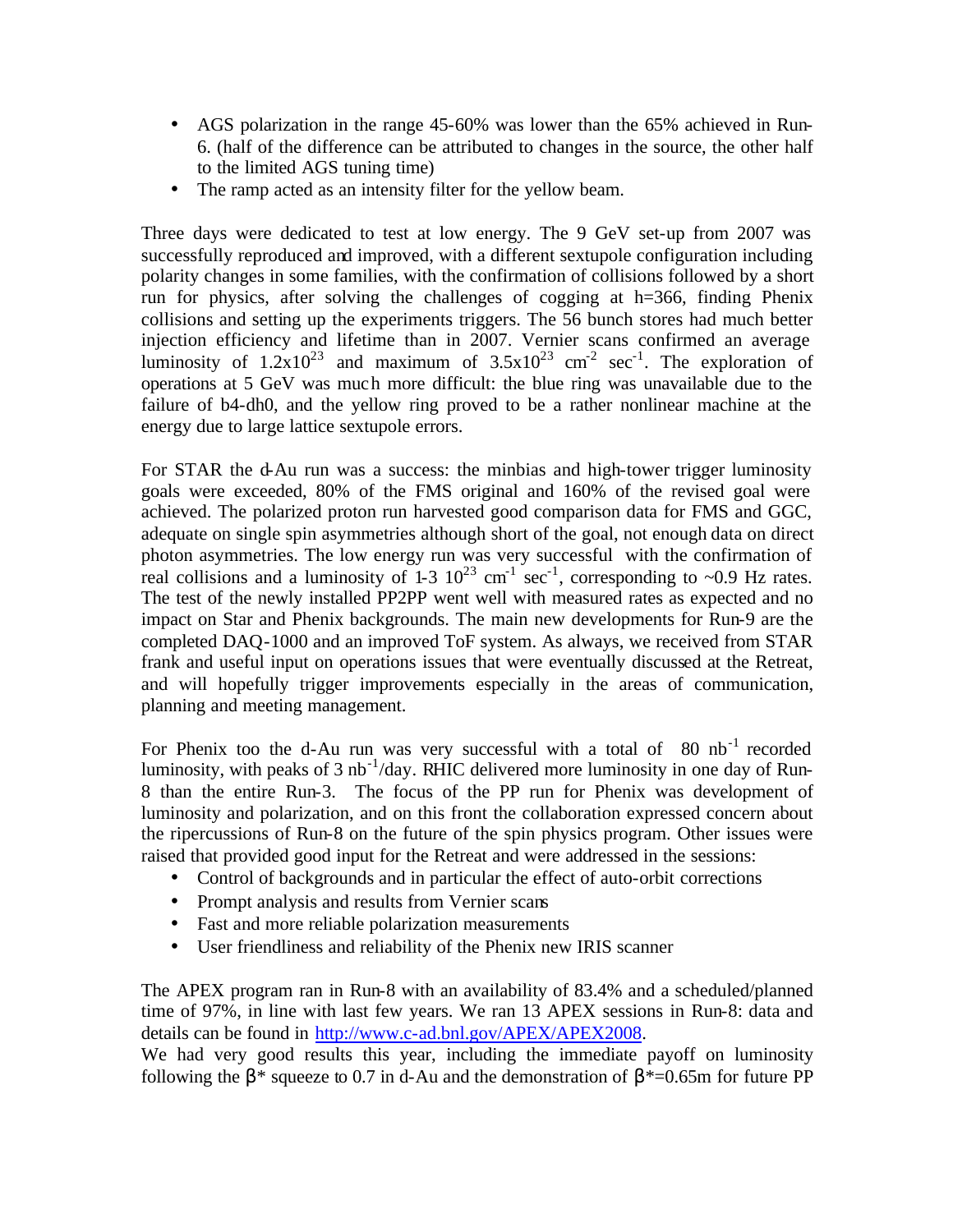operations. Following is a summary of the experiments performed in Run-8 with their associate relevance.

| $08-36$   | 0A | IBS with decoupling <i>(transverse stochastic cooling)</i>                       |  |  |  |  |  |  |
|-----------|----|----------------------------------------------------------------------------------|--|--|--|--|--|--|
| 08-17     | 0A | Test of ramp and operations with beta*< $0.8m + beta*$ measurements + test of IP |  |  |  |  |  |  |
|           |    | knobs $(30+%$ luminosity)                                                        |  |  |  |  |  |  |
| $06-31$   | 0A | <b>ORM</b> Measurements (beta beat correction, partial)                          |  |  |  |  |  |  |
| $07 - 33$ | 0A | Tune and chromatic drift correction at injection ( <i>operations</i> )           |  |  |  |  |  |  |
| $08 - 14$ | 0A | Collimation on the ramp ( <i>operations</i> )                                    |  |  |  |  |  |  |
| 08-27     | 0A | AC dipole optics measurements, corrections ( <i>operations</i> )                 |  |  |  |  |  |  |
| $08-29$   | 0A | Polarimeter profiles (emittance at injection, store)                             |  |  |  |  |  |  |
| 08-34     | 0A | Beta beat measurement ( <i>corrections at injection</i> , <i>store</i> )         |  |  |  |  |  |  |
| $08 - 17$ | 0A | Injection drift correction (operations)                                          |  |  |  |  |  |  |
| 08-06     | 0A | Nonlinear chromaticity measurements (performance limits)                         |  |  |  |  |  |  |
| 08-01     | 1A | Electron cloud location (performance limits)                                     |  |  |  |  |  |  |
| $08 - 18$ | 1A | Stability threshold at transition (performance limits)                           |  |  |  |  |  |  |
| 08-07     | 1B | Energy loss of debunched Beam (fundamental measurement)                          |  |  |  |  |  |  |
| 08-02     | 1B | Au31+ in AGS (operations RHIC low energy, GSI)                                   |  |  |  |  |  |  |
| 08-24     | 1B | Gold- $^{77+}$ in RHIC (possible cooling)                                        |  |  |  |  |  |  |
| $08-17$   | 0A | Beta*=0.6m ( <i>operations next run, luminosity</i> )                            |  |  |  |  |  |  |
| 08-42     | 0A | Near integer WP (not operational without orbit oscillation control)              |  |  |  |  |  |  |
| $08-13$   | 0A | Collimation efficiency (collimation system upgrade)                              |  |  |  |  |  |  |
| 08-45     | 0A | Polarimeter studies (system improvements needed for high bunch intensity)        |  |  |  |  |  |  |
| 08-06     | 0A | Chromaticity measurement, feedback (Hybrid Tune Tracker)                         |  |  |  |  |  |  |
| 08-04     | 0A | Impedance localization data (possible impedance reduction)                       |  |  |  |  |  |  |
| $07-03$   | 0A | Coherent spin precession (design of RHIC spin flippers)                          |  |  |  |  |  |  |
| $08-16$   | 0A | RF phasing (non operational for PP due to beam loading)                          |  |  |  |  |  |  |
| 08-41     | 0A | Longitudinal Vernier scan (operations optimization)                              |  |  |  |  |  |  |

Among the goals for the APEX program in Run-9: convincing linear optics corrections, further development of IBS lattices, spin experiments, long range beam-beam compensation, chromaticity feedback and instrumentation developments.

#### **3. Preparation for gold-gold operations in Run-9**

The goals for the next Au-Au run have been clearly defined in the projections for Run9, http://www.cadops.bnl.gov/RHIC/Runs/RhicProjections.pdf. In particular, the projected luminosity per week is 610  $\mu b^{-1}$ . This can be achieved with 103 bunches,  $1.1x10^9$ ions/bunch, a  $\beta^*$  of 0.7 m, and at 60% time in store per week. The peak luminosity is projected to be  $39x10^{26}$  cm<sup>-2</sup>s<sup>-1</sup> and the store average luminosity of  $17x10^{26}$  cm<sup>-2</sup>s<sup>-1</sup>. These are achievable goals, on the basis of past runs performance.

The best Au-Au performance was in Run7, where we ran operations with 103 bunches, 1.1x10<sup>9</sup> ions/bunch and a β<sup>\*</sup> of 0.85 m. The peak luminosity was  $30x10^{26}$  cm<sup>-2</sup>s<sup>-1</sup>; the store average luminosity of  $12x10^{26}$  cm<sup>-2</sup>s<sup>-1</sup>, and the weekly luminosity reached 380  $\mu b^{-1}$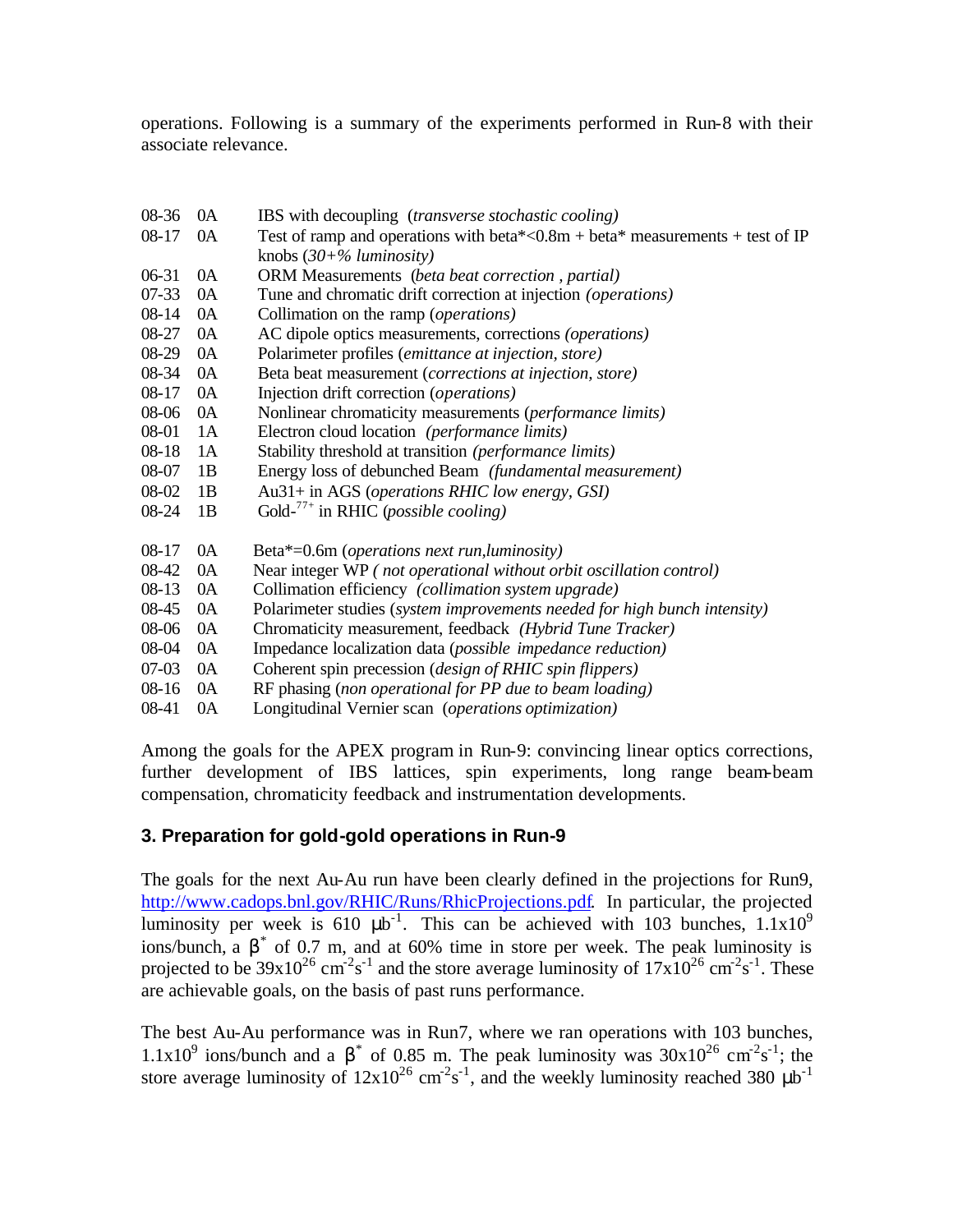per week. Time at store was only 48%. That was addressed at the 2007 Retreat, worked on in the ensuing shutdown and availability increased to almost 60% in Run-8.

The main focus in the next Au-Au run will be the operational use of the Blue longitudinal stochastic cooling system in addition to the upgraded Yellow longitudinal system, and the test of transverse stochastic cooling in the Yellow vertical plane. Experimental evidence shows that the beam intensity is limited by fast transverse instabilities at transition, driven by the machine impedance and electron clouds. So there will be a significant focus on the transition crossing and efficiency. In addition, we will run an IBS lattice in both rings, possibly with higher phase advance.

The production and transport of the beams through the injectors will remain the same as in the last run, with some minor changes. The main area of effort is in the longitudinal emittance improvements. Results from Run-8 show that by carefully configuring the RF parameters we can significantly reduce the longitudinal emittance. These improvements will be made operational in Run-9. In addition, it is planned to replace one RF cavity in the AGS over the shutdown. This is not a performance improvement, but it will improve the flexibility and operation of the system.

An area of concern from Run-8 is the loss of vacuum in the AGS due to loss-induced failure of vacuum chambers. This happened three times during the run. Leif Ahrens described these failures and their most likely cause. The failures were correlated with the dumping of high intensity Au beam in areas other than the AGS beam dump. The Au beam, when one considers the amount of energy deposited from energy loss, is equivalent to a high intensity proton beam  $(5x10^9)$  Au ions is equivalent to  $31x10^{12}$  protons). Over the shutdown the beam dump will be moved closer to the circulating beam, to allow it to better intercept the beam. The optimization of the beam dump will be given priority during the Run-9 beam setup period in AGS, and improved monitoring, alarms, and logging will allow us to better monitor and diagnose beam losses.

In Run-8, the Yellow longitudinal stochastic cooling system was used again operationally and the Blue low level completed (with the microwave link). By using the microwave link the signal arrives 200 nsec ahead of the beam. 80 nsec are needed to fill the kickers. With all the other delays in the system the kick to the beam occurs just in time. The desired phase margin was achieved and the system is stabilized with a pilot tone, which allowed the signal to be stable in within a few psec. A number of open issues will be addressed over the summer shutdown period. One of these are electric feed-through with vacuum problems. New ones will be built in house. For the transverse cooling system the closed orbit rejection of the transverse pickup needs to be improved. There is low power in the revolution harmonic line at 6 GHz, but the power in this line becomes very large at 5.5 GHz. Appropriate filters have been designed, but it would also help significantly if the accelerator working points were close to the half integer. The long range plans and projections for luminosity increases were addressed. The main effort for the longitudinal cooling will be using microwave links for both Blue and Yellow rings. Although the plan is to install the microwave link for Yellow this shutdown, it won't be possible to move the Yellow pickup and kicker until next year. Then the two-turn filter used in Yellow can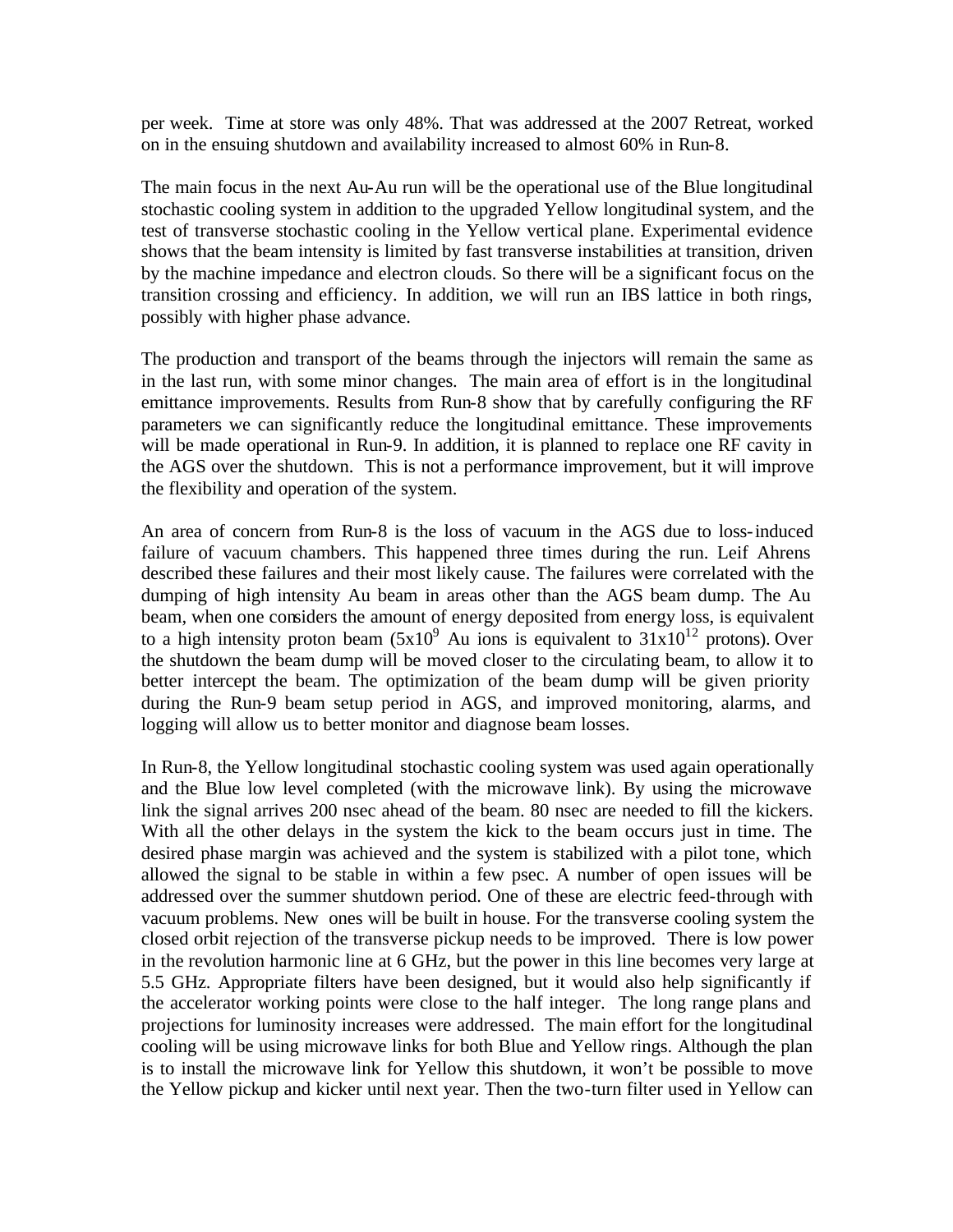be removed and it will be possible to cool the core of the beam. Transverse cooling requires some new technology (IIR filter), but the main new aspect to the system will be the interaction of transverse and longitudinal cooling. Another new aspect is the effect of betatron coupling between horizontal and vertical during cooling and the need to assess if we need both vertical and horizontal cooling systems. Cooling using a strongly coupled lattice may work. Installing two transverse pickups per ring will open the possibility of operating at any betatron tune. For now the tune will have to fall within a small fixed range of values and that limits operational flexibility. A fact we need to be aware of when running with cooling on is that the bunches will become shorter, and that this will increase the IBS emittance growth rate. The transverse cooling system will go into Yellow for the next run and the results with beam with simultaneous transverse and longitudinal cooling will guide the system future evolution.

In longitudinal transition crossing, two significant problems are the large longitudinal oscillations after transition that needs damping, and the control of the radius of the beam during transition crossing. The quadrupole feedback system that was successfully tested in Yellow in Run-8 resulting in a 10% longitudinal emittance reduction.

This system was operational for last two weeks of the d-Au run. For Run9 a Blue damper system and upgrade from a test board into the new RF LL system will be implemented.

A dipole radius feedback system has been developed for radial control during transition. The difference in field calibration between the two rings is corrected to minimize the frequency error in Yellow (since Yellow is slave to Blue). In Run8 the loop was successfully closed. There is a time delay that needs to be understood but the expectation is to be ready to fully test the system in the next run. Another way to relax on the frequency error tolerance is to have the transition jumps occur in the two rings at different times. This is being investigated, but is complicated by the additional constraint imposed by the IBS suppression lattice. To reduce sensitivity to instabilities during transition the Landau cavities could be fixed to operate correctly at transition. This requires changing the harmonic of the cavities from 2563 to 2580 (to give a phase shift from one bunch to the next of 180 degrees). This means the cavities need to be stretched by about 10 mm. Whether this will be ready for the next run, depends on the length of the shutdown and on bench test results with the spare cavity. Another effort to reduce beam loss during transition crossing is to lower the RF voltage during transition. This will lengthen the bunches and reduce the electron cloud density and thereby also the instability threshold.

All ions cross transition at about gamma 23 (26 for the IBS suppression lattice used in Run-8). The transition jump changes the gamma of the transition point by about 1.0. Below transition the chromaticities need to be negative while above they need to be positive. At some point the chromaticities cross zero and when this happens it can cause losses. There are a few possible cures.. One possibility is to use a fast chromaticity change (using existing power supplies). Another method is to use octupoles. The preferred method is to implement a fast chromaticity jump. Data from button BPMs show a head tail oscillation and a transverse instability that persists for 50 msec. Data also indicated that the octupoles did not improve the ramp efficiency above a certain strength when looking over many stores. A study of the chromaticity jump was done at injection,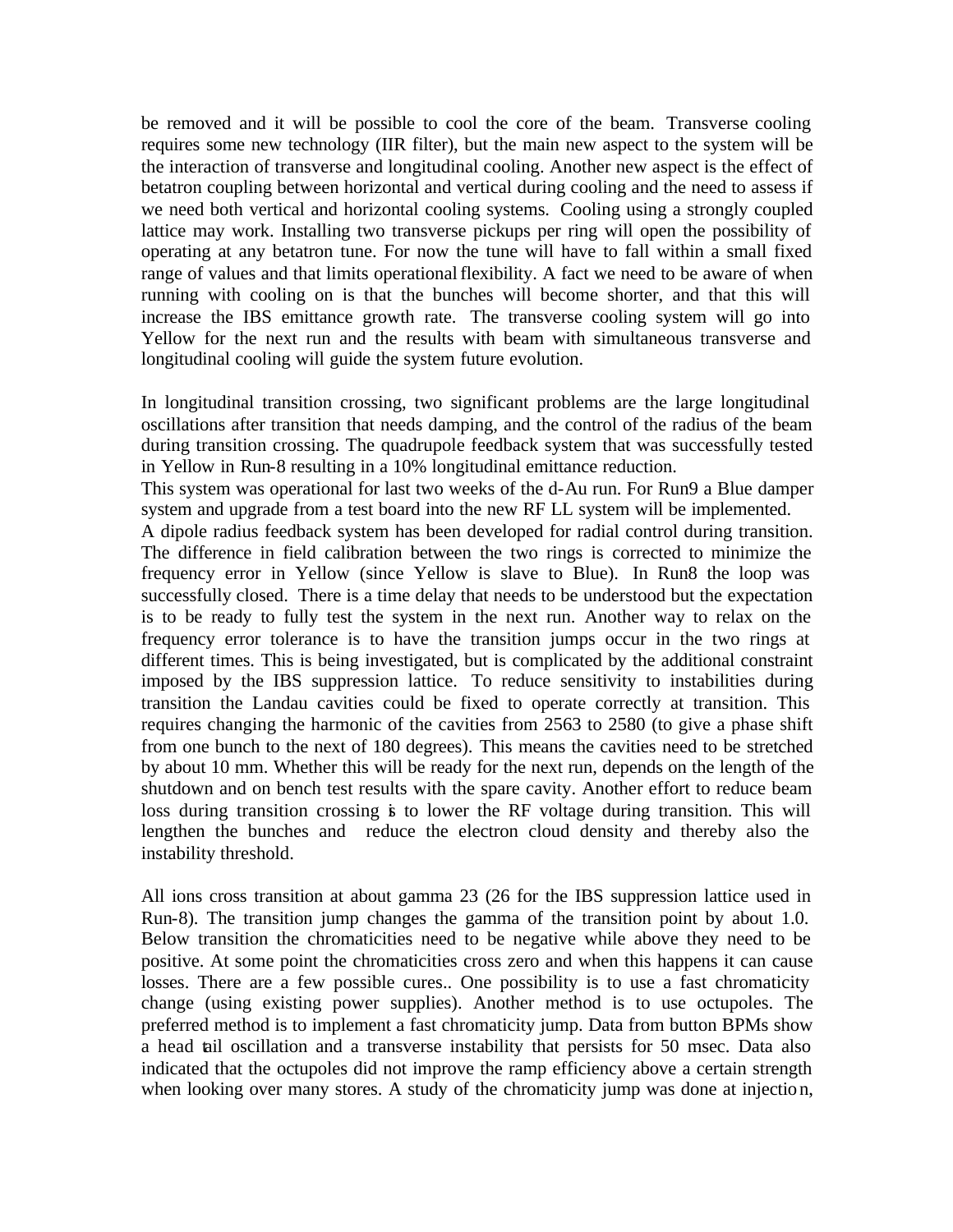by changing the gamma quadrupole polarities. Setting the sextupoles differently can control the resulting jump, and that was in good agreement with the model.

The performance of the IBS lattice has been analyzed. The normal RHIC FODO lattice has a phase advance of 82 degrees per cell. In Run-8 we ran the Yellow ring using a lattice with a phase advance of 92 degrees per cell. Based on Run-7 measurements during tests of the 92 degree lattice, the transverse IBS growth rate was suppressed by  $\sim 30^{+/-}$ 10%. The actual performance comparison of the IBS and the regular lattice in operations could not be entirely done for lack of clearly comparable data (see below). The expected advantages are a smaller emittance growth, and larger bucket area. These have the potential of improving luminosity lifetime and average luminosity. Other advantages are the lattice allows for lower beta-star due to slower emittance growth (when the dynamic aperture shrinks) and more relaxed power supply currents in the beta-squeeze. The main concerns are the longer set-up time to develop a more aggressive IBS suppression lattices, the higher main quad current (a potential issue for reliability), and the nonlinear characteristics of the lattice (change in dynamic aperture, and possible effects on beam lifetime). The main limit in dynamic aperture at store comes from the IR triplets and not from the arcs. Simulations are however planned to verify and further probe the impact of the new lattices.

Run-3 and Run-8, both d-Au, where compared in the attempt to correlate similar conditions and machine states. There are a number of differences between the two runs though (Run-3, no stochastic cooling, no NEG coated pipes, number of collision points, etc.). For all the data analyzed, luminosity lifetime, emittance growth/hr, and Yellow beam lifetime vs. bunch density, the data points fall on the same curves. In Run-8 the normalized peak luminosity increased, when he compared the luminosity vs. fill numbers for the five best stores, for various conditions. Looking at Yellow lifetime, in the same way, it is clear that the Run-8 lifetime was greatly reduced (from 30h to 10h, with longitudinal stochastic cooling in both cases) in comparison to Run-7, although what to properly attribute that reduction to is unclear. What is clear is that more simulations need to be performed to better understand the impact of the stochastic cooling, changes in dynamic aperture due to the IBS suppression lattice, and other factors, such as the beambeam effect with a beam that is growing less transversely and changes in beta-star. Power supply statistics were compared with the conclusion that no increase in failure failures can be attributed to the new lattice. The conclusion is that the IBS lattice should be used in operations for both rings and be studied further in APEX.

Concerning low  $\beta^*$  developments, in the d-Au run  $\beta^*$  was first reduced in yellow and then in blue by  $\sim 20\%$  with an overall increase in luminosity of  $\sim 20\%$ . In the 100 GeV PP run we nearly commissioned 100 GeV pp the lattice beta\* of 0.65 m (nominally). This will continue in Run-9. At 100 GeV this is equivalent to a beta-star of 0.4m at 250 GeV (the present power supplies can't do that). The ramp efficiencies were good: 93 - 95 % in both rings. Correction of nonlinear chromaticity at store and correct interpolation on the ramp are mandatory. Backgrounds do go up, so collimation is equally important, as well as correction of nonlinear effects in the triplets. Open issues to test in operations are luminosity lifetime (how much worse do they become?), 10 Hz generated by low-ß triplets (orbit and collimation reproducibility), dispersion, and optics. About physical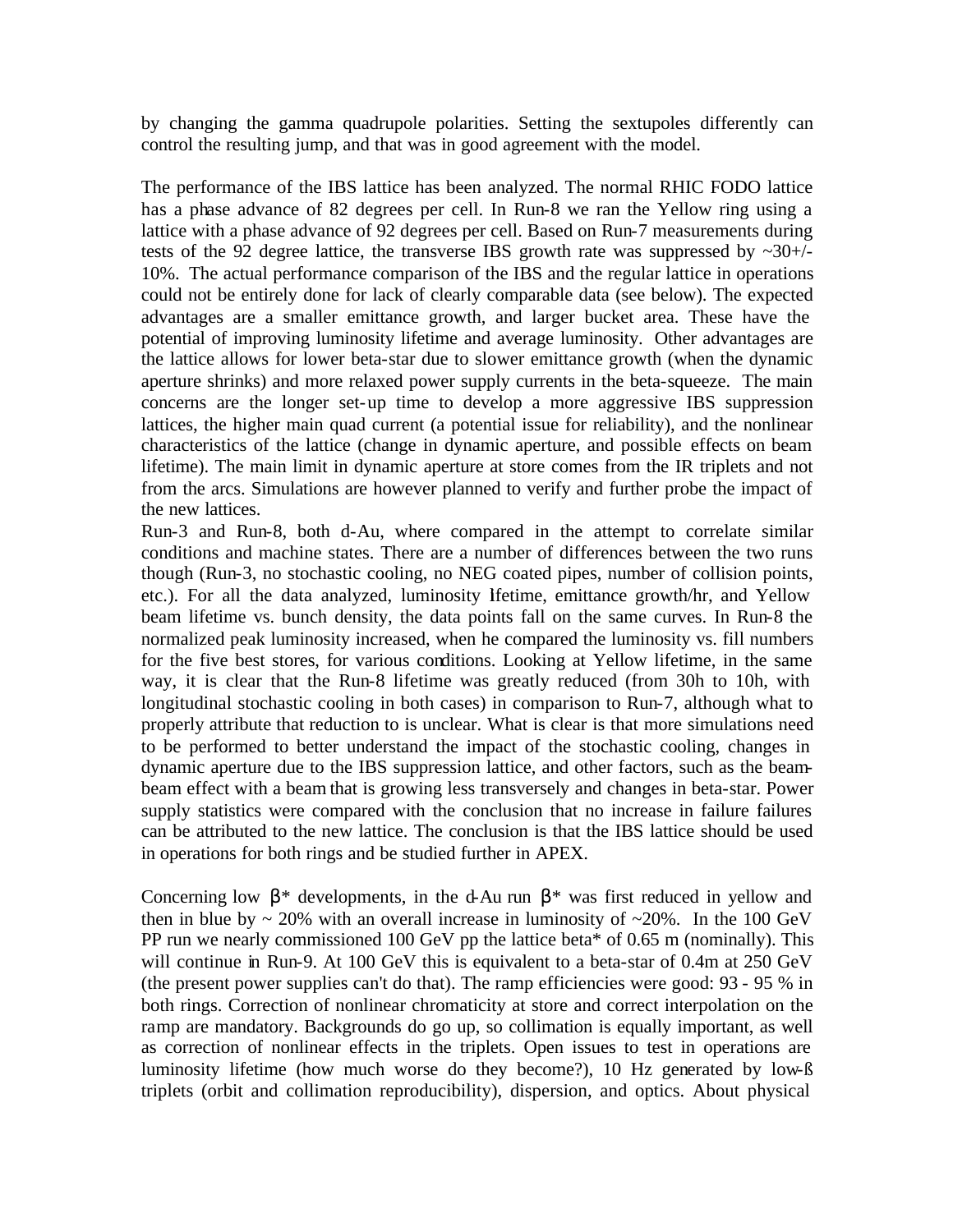aperture in the triplets, the conclusion was that it is not a major concern. For 12 sigma full aperture,  $\beta^*$ =0.65 m is achievable for 40 µm 100 GeV Au beams. Collimation really does improve background/ZDC rates based on studies performed in Run-8. Nonlinear chromaticity corrections worked well. For dispersion at the IR's, when pushing beta\*, the dispersion suppression is the first thing to go (i.e. it becomes non-zero at IR) and it was expected that this would worsen with crossing angles and DX nonlinearities in the d-Au lattice. The Blue ring after nonlinear chromaticity correction showed excellent dispersion match. The Yellow ring without nonlinear chromaticity correction wdid not. This correlates to lower yellow beam lifetime and diminished yellow momentum aperture. The dispersion telescope power supply constrains the achievable beta-star. A push to 0.4m with Q10 shunts, larger feed-throughs and power supplies for Q89, is achievable, but the Q10 shunts are expensive. A detailed study on lower beta\* options is

recommended.

Following is a discussion of transverse emittance measurements and techniques. Although the discussion was mostly focused on polarized proton emittance measurements, it is useful to review here, since many issues are common between ions and protons. After listing all the devices in RHIC and the RHIC injectors for measuring emittance, the conclusion is that the overall picture is consistent, even though there are issues with the different emittance measuring devices. Emittance is a key parameter for luminosity, and it is also correlated with polarization. The P-CNI polarimeter can be used as a wire scanner and the emittance in AGS can be measured using the IPM. The results are reproducible. The relative comparison between the AGS IPM and CNI scans show the same trend and dependence on intensity, while the absolute measurements need to be better understood. The CNI polarimeter can give very nice bunch-by-bunch emittance measurements. There are other measurement techniques being developed, a residual gas luminescence monitor from the hydrogen jet target and the ratio of the power in the HF Schottky lines as a function of the device position. Looking at the emittance evolution in the entire accelerator chain, there is clearly an (understood) emittance growth in the LINAC, ending up with about 8 to 10  $\mu$ m beam size. There is also a few  $\pi$ μm more emittance growth due to the Coulomb scattering in the injection foil. Our knowledge of the emittance in the Booster is not satisfactory, mostly due to discrepancies between measurements in the BtA and what is expected from the LINAC emittance and projected growth from the foil scattering. Plans for next year include more work on the RHIC IPMs, upgrades of the CNI polarimeters and upgrades to the Schottky systems.

In the area of longitudinal emittance preservation, by observing the evolution of the emittance from Booster injection through to RHIC for Au ions, it can be clearly seen that there is a very large emittance growth through the accelerator chain up to beams at store in RHIC. At Booster injection the emittance is 0.022 eV sec/nucleon. At RHIC store it has increased to 0.8 eV sec/nucleon. For RHIC rebucketing at 100 GeV the requirement is that the emittance be smaller than 0.6 eV sec/nucleon. For the low energy runs it needs to be even smaller (0.25 to less than 0.1 eV sec/nucleon). There is a large emittance growth (factor of 5) in AGS and another factor of two on the RHIC ramp.This is how emittance growth was reduced in AGS: a bad place for emittance growth is during the bunch merging gymnastics, to take the 24 at AGS injection from four Booster fills to four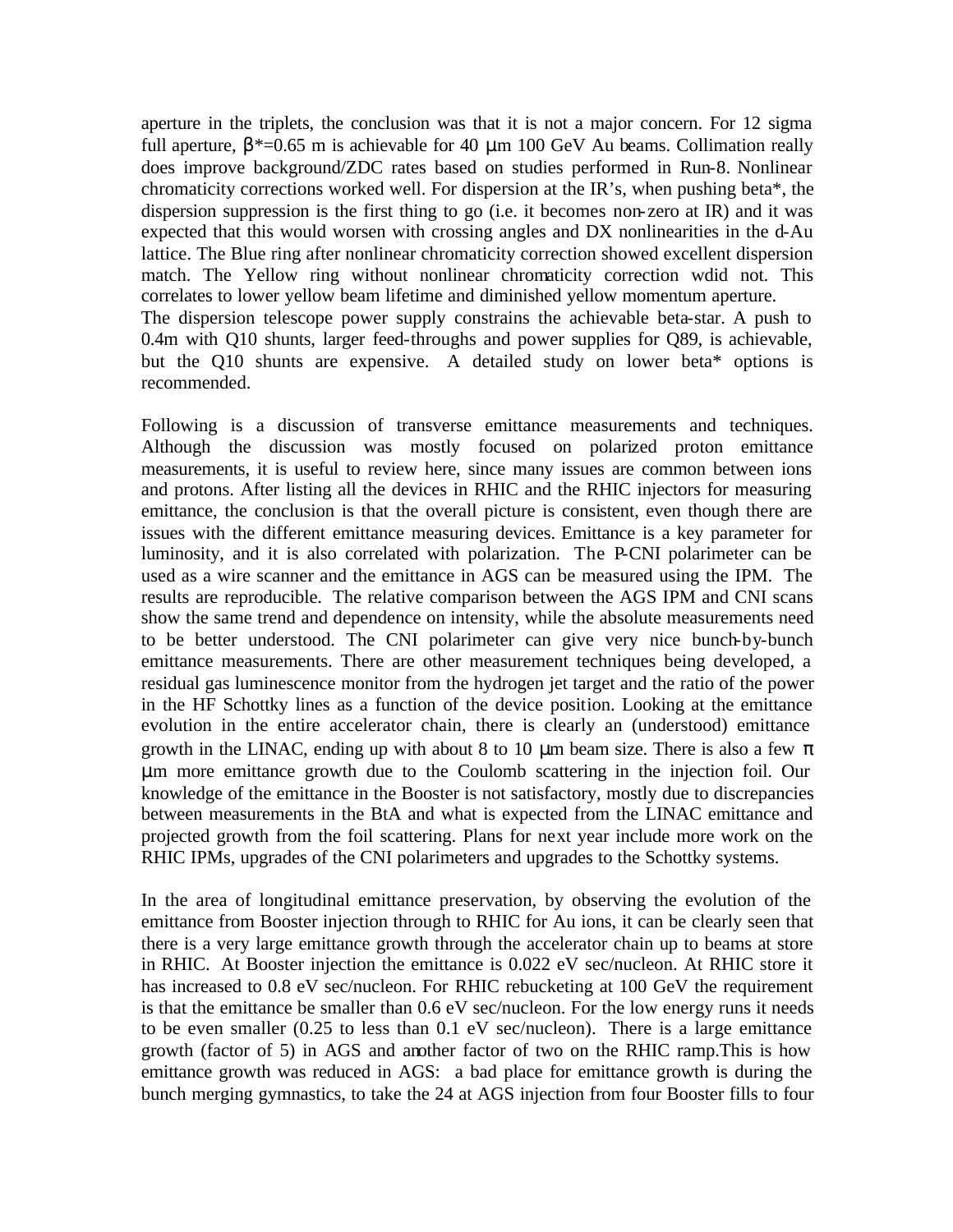bunches for transfer to RHIC. This is done in two stages. First there is a merge of two bunches to one, to get to 12, and then a second merge of three to one, to get to four. For the second merge the RF voltages were wrong. Re-calibrating the L10 cavity  $(h=8, h=4)$ voltages and fixing voltage profiles, basically eliminates the emittance growth at the 3->1 merge. Moreover, by looking carefully at these merges and the match between the Booster and AGS, 0.1 eV sec/nucleon is achievable at injection. An important conclusion here is that there is no need for low energy electron cooling in AGS to meet RHIC requirements. But, the emittance still grows in AGS. The phase of the merges were also found off by 3 degrees. This should be easy to fix when setting up the merges. There is still emittance growth on the ramp and this appears to be correlated to magnetic field ripple with a resonance at the synchrotron frequency of 1440 Hz (24x60Hz). This will be reduced next year after the replacement of the AGS main magnet transformers, which will reduce the ripple during acceleration. The emittance growth in RHIC grows from 0.3-0.4 to 0.6-0.7 during acceleration (steadily) and at transition. This has yet to be understood fully. A number of action items resulted from this analysis: In the AGS a new RF cavity is being installed, replacing L10, but we still need to do the merge right. The emittance growth on the ramp is not fully understood, although it looks like a major contributor is a resonance between ripple and synchrotron frequency. In RHIC, optimization at transition, including the quadrupole mode damper is very important. Finally more studies and simulations need to be done to understand the emittance (steady) growth on ramp, and longitudinal dampers should be considered for AGS.

Action items for Ion run preparation.

- Stochastic cooling is no longer a parasitic effort. Stochastic cooling plans be part of the daily schedule.
- Transition: make quadrupole feedback, radial feedback and counter-phasing operational in Run-9.
- Transition: fully understand and set chromaticity jump at transition. Formation of a transition working group.
- Change in harmonic for Landau cavities? Depends on RF group work schedule and shutdown length.
- IBS lattice: develop and determine the optimal lattice with high(er) phase advance in the arcs for Run-9 (both rings), with the additional constraint of having the gamma transition jumps at different times for each ring.
- Beta\*squeeze: need to determine the optimal beta\* for operations (0.7m). Prepare:
	- 1. Optics corrections
	- 2. Nonlinear chromaticity corrections
	- 3. IR corrections, sextupole, octupole, dodecapole
	- 4. Collimation (on the ramp and at store)
- Continue improvement in transverse and longitudinal emittance control.
- Continue to focus on getting correct and consistent emittance measurements.
- Physics will not to be declared until Vernier scans have been completed and luminosities and cross sections are understood. Does this need additional support or efforts? (Faster time to get an answer?).
- Improved monitoring, alarms, and logging of AGS beam losses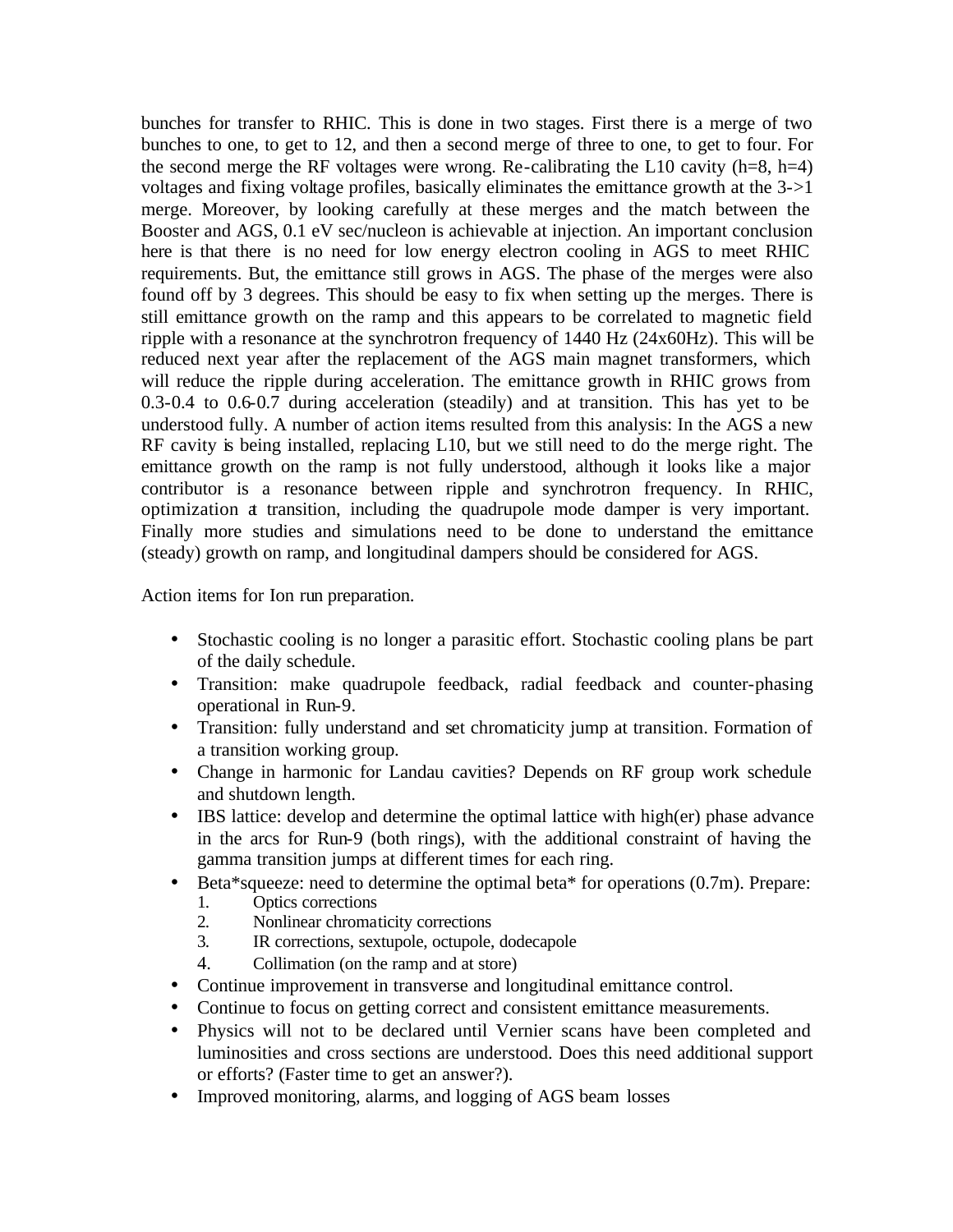#### **4. Preparation for polarized proton operations in Run-9**

While the luminosity during Run-8 reached similar levels as in Run-6, beam polarization was significantly lower. This can be partially attributed to the short duration of the run, which did not allow sufficient time to scan various parameters, such as tunes and orbits, to improve the situation. The most likely candidate for poor polarization efficiency on the Yellow RHIC ramp has been identified as the horizontal orbits at the two snakes not being parallel. Correction of this was hampered by the unavailability of two BPMs in the vicinity of one of the Yellow snakes: these BPMs will be repaired in preparation for Run-9.

In the AGS, the best polarization at extraction into RHIC reached only 60% at an intensity of  $1.5 \times 10^{11}$  protons/bunch, compared to 65% in Run-6. At AGS injection, the polarization was about 4 percent lower than in Run-6; furthermore, a significantly steeper polarization profile was observed. More realistic simulation studies will be carried out, including sextupoles and orbit bumps, to gain a better understanding of polarization in the AGS. The planned RHIC low-level RF upgrade will possibly facilitate extraction on the fly out of the AGS. This will increase the ramping speed across the last depolarizing resonance in the AGS at 36+νy which is expected to decrease the polarization loss at this resonance. Higher injection energy into the AGS is expected to result in less emittance growth at injection energy. Injection on the fly and higher injection energy in AGS will not likely be operational in Run-9. A dedicated set of quadrupoles will be installed to enable tune jumps at all weak horizontal spin resonances. This system will be operational in Run-9.

The polarization issue in Run-8 was somewhat confused by different analyzing powers between the AGS and RHIC polarimeters, and by discrepancies between RHIC injection and store, especially in the Yellow ring. These issues need to be resolved by crosscalibration of the various polarimeters. For this purpose, it is planned to run the JET polarimeter at RHIC injection energy for about 20 hours in order to provide calibration data for the CNI polarimeter at this energy.

The CNI polarimeters will be upgraded during the summer shutdown. The Yellow polarimeter will be outfitted with the same new motor drives as in Blue. Furthermore, two identical polarimeter vessels will be added, duplicating the existing CNI polarimeters. This will allow for simultaneous polarization scans in both the horizontal and the vertical plane. Testing of equipment such as new detectors will also be enabled in this configuration, by installing the equipment to be tested in one of the polarimeters, while leaving the other one unchanged. This is especially important due to potential limitations of the existing CNI polarimeters at high intensities, which requires new hardware.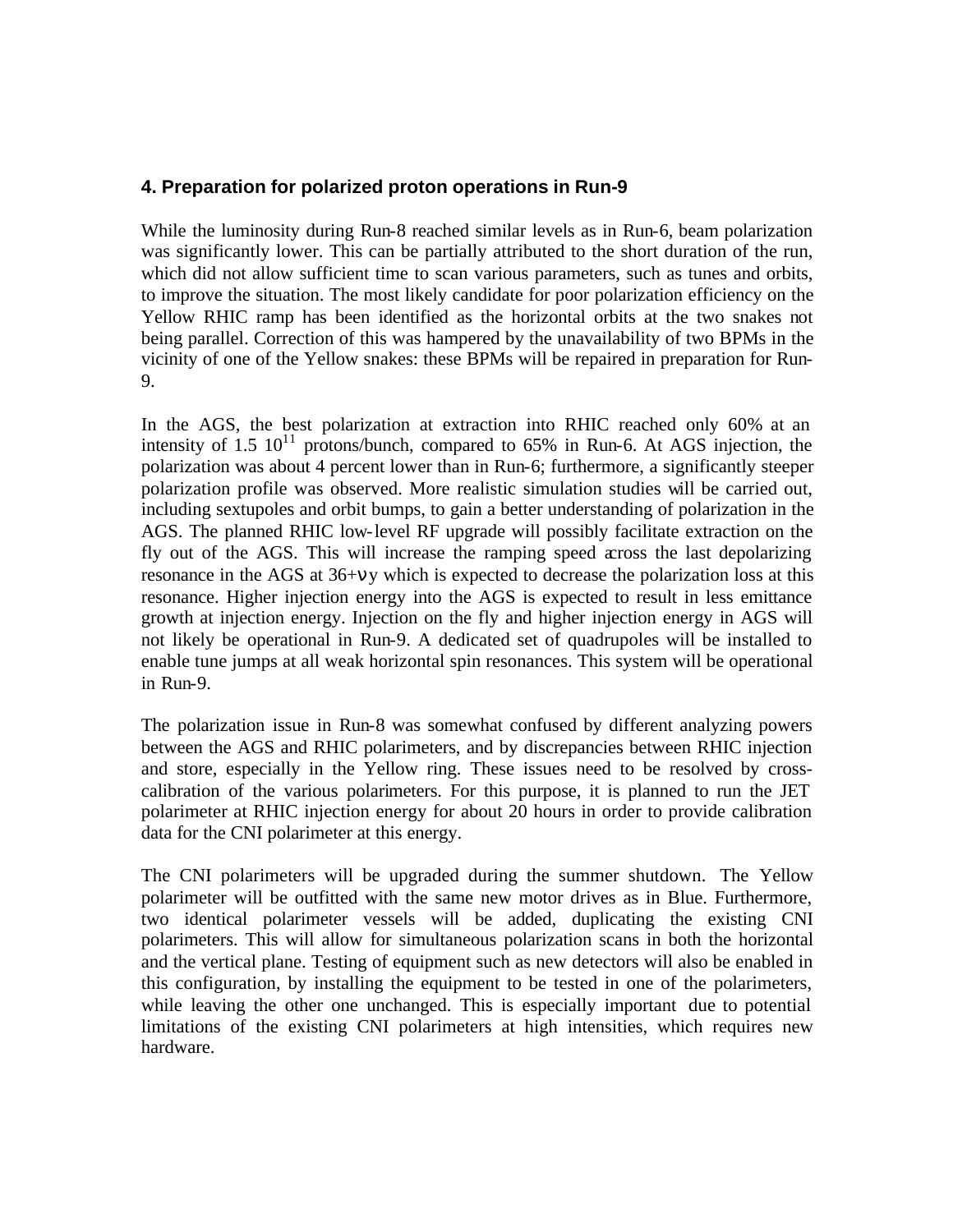At the end of Run-8 a new two-beam mode at the JET polarimeter was tested successfully. Both beams were simultaneously brought into the acceptance range of the JET detectors; the beam separation at the JET was lowered to 5.5 mm for this purpose. This new mode facilitates measuring the polarization of both beams simultaneously, which effectively doubles the amount of data taken. Furthermore, the need for frequent orbit swaps at the JET will be eliminated, thus contributing to more stable operation of the facility.

During several APEX and Machine Development sessions in Run-8 a  $\beta$ \* squeeze to 0.65 m was successfully attempted. Up to 56 bunches were accelerated and brought into collision. After inserting the collimators, background levels comparable to regular 1m  $\beta^*$ were achieved. Attaining good beam lifetimes at store requires nonlinear chromaticity correction, which was successfully demonstrated as well.

A new 9 MHz RF cavity for RHIC polarized protons acceleration will be installed during the summer shutdown. This new system is expected to reduce the longitudinal emittance at store by a factor two; the resulting peak current reduction may also help in preventing transverse emittance growth on the ramp. The bunch length reduction will reduce the hourglass effect, which will be a significant improvement especially at the reduced beta\*. Furthermore, the shorter bunch length will reduce the vertex distribution at the detectors. Sufficient commissioning time needs to be scheduled at the beginning of the polarized proton run in Run-9 to make this system operational. If protons will be run during the initial part of Run-9, the low-level RF upgrade requires dedicated commissioning time as well. A comparison of effective ZDC cross sections over several runs has revealed large year-to-year fluctuations of these parameters. For instance, effective cross sections at both STAR and PHENIX were measured at roughly 0.3 mbarn in Run-8, vs. approximately 0.5 mbarn in Run-6. The Run-8 value is in good agreement with runs before 2003. Possible reasons for the year-to-year changes are different set points for the high voltage at the ZDCs, other electronics changes, or added shielding. A known difference between Run-6 and Run-8 is the lack of correction for both singles rates and the hourglass effect in determining the effective cross section in Run-6. In Run-9, a faster, online analysis of Vernier scans will be operational that will provide effective cross sections early in the run.

In Run-9, an average store luminosity of 40  $10^{30}$  cm<sup>-2</sup> sec<sup>-1</sup> should be attainable due to the tighter beta\* squeeze to 0.68 m, the 9 MHz cavity, and nonlinear chromaticity correction at store. This goal is the same as for Run-8, which was too short to reach it.

#### **5. Machine Operations and Systems**

The time at store for Run-8 was  $58\%$  for d-Au and almost  $60\%$  for P-P operations respectively. 60% is the goal that we established for the facility and represents a welcome trend inversion, after 2 years of operations (Run-6 and 7) where the uptime dipped under 50%. The focus on machine reliability at the last Retreat and during the shutdown paid off. The availability – as defined in the DOE metrics – also was above the goal of 80%.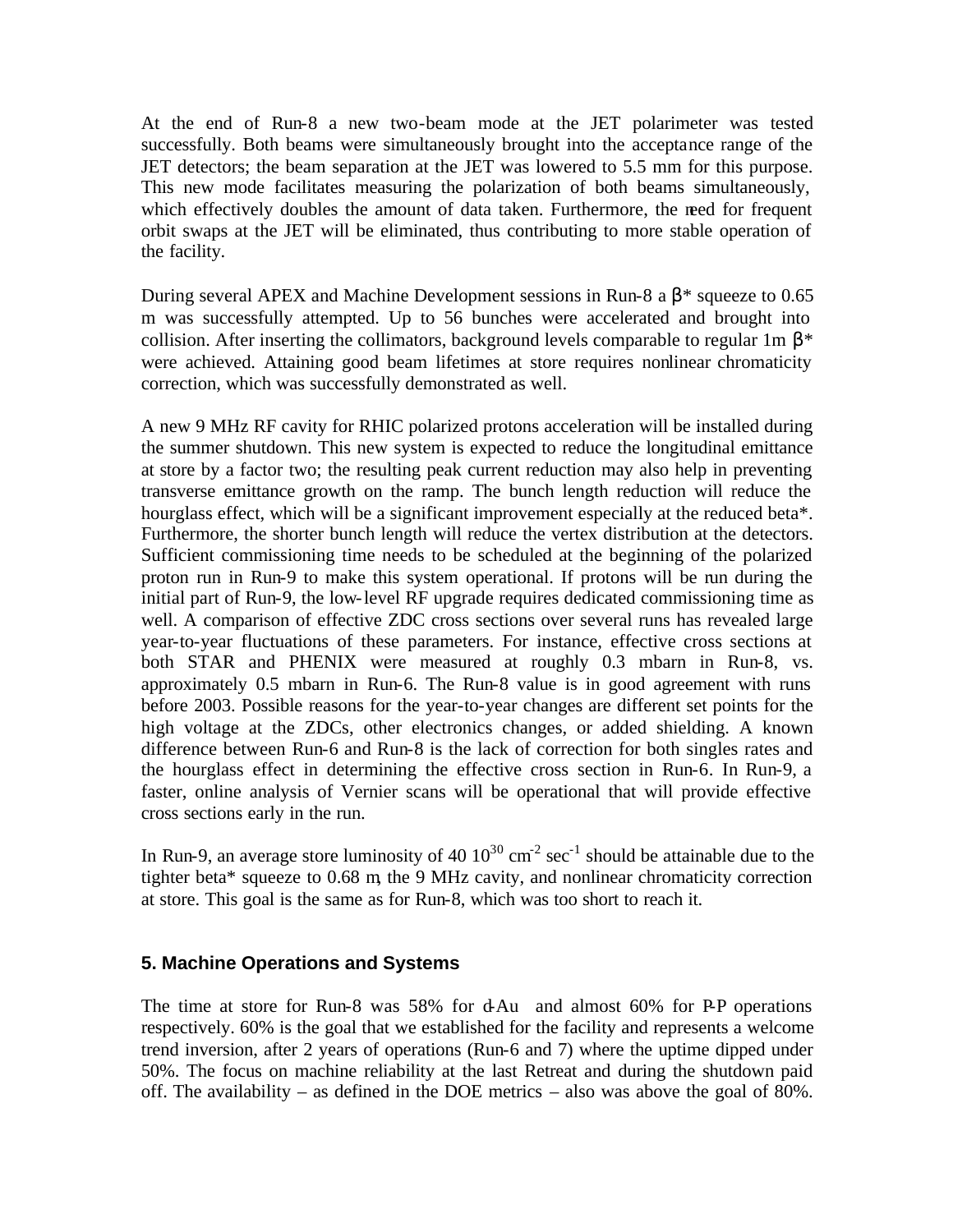In this Retreat we examined again uptime and system reliability to discuss new challenges, improve on old ones and see where we can in general do better.

In Run-8 we had overall 516 failure hours (16% of time) or 3.8 hours/day be compared with the Run-7 overall 881 failure hours (28.6%) or 6.9 failure hours/day, a clear progress. The distribution of failure as well as the comparison with previous run is summarized in the following table:

|                                       | <b>FY08</b>    | <b>FY08</b>  | <b>FY07</b>     | FY07         | <b>FY06</b>    | FY06         | <b>FY05</b> | FY05         | <b>FY04</b> | <b>FY04</b>  |
|---------------------------------------|----------------|--------------|-----------------|--------------|----------------|--------------|-------------|--------------|-------------|--------------|
|                                       | <b>RANK</b>    | <b>HOURS</b> | <b>RANK</b>     | <b>HOURS</b> | <b>RANK</b>    | <b>HOURS</b> | <b>RANK</b> | <b>HOURS</b> | <b>RANK</b> | <b>HOURS</b> |
| PS RHIC                               |                | 75.6         | 1               | 186.8        |                | 95.9         | 2           | 79           | 2           | 85.5         |
| Rf                                    | $\overline{2}$ | 54.1         | $\overline{2}$  | 106.9        | 7              | 41.1         | з           | 60           | 3           | 78.1         |
| <b>AccessControls</b><br>$\geq$       | 3.             | 51.5         | 9               | 36.1         | 6              | 43.9         | 10          | 31.7         | 11          | 21.7         |
| <b>HumanError</b><br>×                | 4              | 50.6         | 11              | 23           | 9              | 29.9         | 9           | 32.5         | 13          | 19.8         |
| Controls                              | 5              | 37.6         | $\overline{7}$  | 39.1         | $\overline{2}$ | 67.2         | 1           | 79.6         | 1           | 134.9        |
| <b>ES&amp;FD AtR&amp;Experiment</b>   | 6              | 28.7         | 8               | 38.1         | 4              | 48.9         | 5           | 46.5         | 10          | 30           |
| PulsedPower                           | 7              | 28.1         | 4               | 58.8         | 8              | 33           | 4           | 53.3         | 6           | 39.8         |
| Vacuum<br>$\geq$                      | 8              | 21.7         | 14              | 14.1         | 14             | 8.4          | 13          | 19.3         | 9           | 31.7         |
| Instrumentation                       | 9              | 20.8         | 10              | 35.4         | 15             | 2.2          | 16          | ٥            | 15          | з            |
| PS AGS Booster                        | 10             | 17.7         | 13 <sub>1</sub> | 17.7         | з              | 63.8         | 8           | 41           | 10          | 30           |
| <b>Services Water</b>                 | 11             | 15.9         | 12 <sub>2</sub> | 23           | 12             | 17.1         | 11          | 25.2         | 12          | 20.4         |
| QuenchProtect Detect<br>$\epsilon$    | 12             | 13.2         | 6               | 43.3         | 13             | 15.5         | 6           | 42.6         | 8           | 34           |
| <b>ElectricalService</b><br>k.        | 13             | 11           | 5               | 58.7         | 10             | 26.2         | 14          | 14.8         | 7           | 34.8         |
| Linac                                 | 14             | 9,8          | 16              | ~0           | 6              | 42.7         | 12          | 22           | 14          | 11.7         |
| <b>CryogenicSystems</b><br>$\epsilon$ | 15             | 7.3          | з               | 92.6         | 11             | 25.9         | 7           | 42           | 4           | 66           |
| <b>Tandem</b>                         | 16             | 6.2          | 15              | 13.7         | 16             | $-0$         | 15          | 5.6          | 5           | 40.1         |

While RHIC power suppies still account for most of lost hours, the failure time was greatly reduced from last year, as the efforts on increasing PS reliability, particularly the IR PS, paid off. RF system reliability improved noticeably, as well the pulsed power systems and instrumentation. ACS and vacuum system failure increased, the latter partly caused by the AGS vacuum problems generated by the internal dump. Another visible increase has been in the human error category, which motivated further analysis.

Human error events have been analyzed in terms of human performance, to identify the most recurrent and to have a guidance where to focus improvement. Almost 60% are instances of "rule based" failure model which is the misinterpretation of rules. "Skill based" errors (inattention during familiar and routine situation) account for 30% and only 10% fall in the "knowledge based" category, which reflects an inaccurate mental model of a process in an unfamiliar situation. An analysis of 597 fills during Run-8 d-Au operations established that 13 fill terminations could be attributed to operations personnel (operators, OC), most frequently caused by miscommunication, and 24 terminations to system expert and physicists, mostly caused by system configuartion errors. Operations will work in the following areas to reduce the likelihood of human errors:

- Peer and self checking, independent verification
- Prejob briefing
- Procedure imrovement, use and adherence
- Improved alarming, software safeguards
- Questioning attitude and situational awareness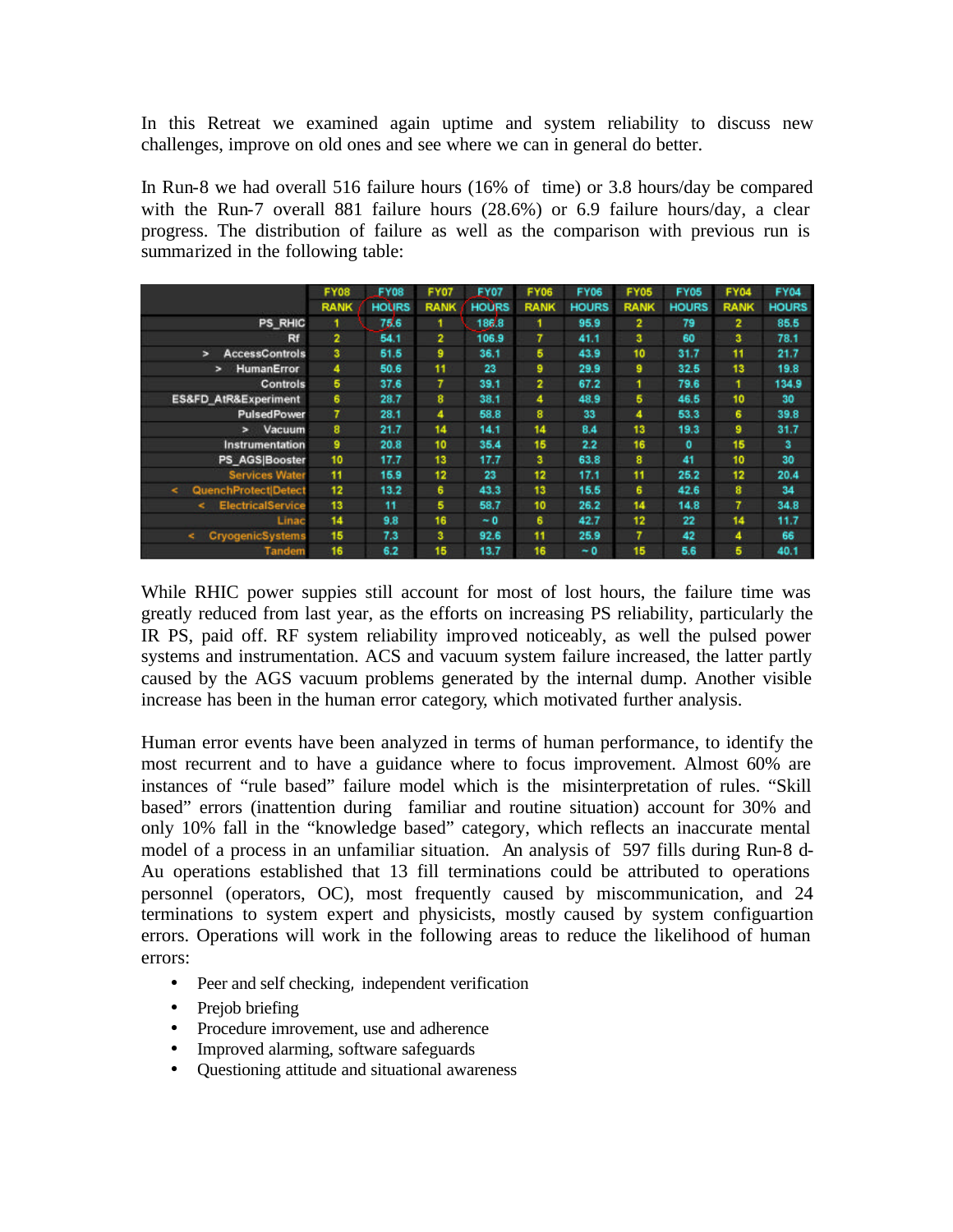An essential factor in efficient operations is the organization of maintenance and repairs. The methods outlined at the 2006 Retreat, namely:

- Pre-set access time
- Approval process
- Ownership- Affected group re-affirms that systems are operational before jobs are completed
- Closeout Statements- Operational test results, owner accord and future testing improvements
- Documentation
- Post mortem analysis
- WEB based Job Request System

have been systematically applied and extended resulting in clear improvements: during Run-8 the injectors were often operational on or before the predetermined time, the impact of sweeps was minimal, a test period for injectors after access minimized overall delays. The additional CAS personnel made available during recovery periods proved very useful. The great success this year is that the average elapsed time from the beginning of a scheduled maintenance to actual RHIC physics running was brought down to  $\sim$  14 h, compared to 22 h in Run-7 and 25 h in Run-6. That was the result of allowing less unscheduled and emergent jobs, better overall access plans and especially an improvement in testing procedures. The scheduled maintenance methodology and software are being used for the management of the summer shutdown and the latter will offer the opportunity of improvement and integration of procedures and applications.

The following prioritized "wish list" is the result of discussion and polls in the operations group:

- Straightforward polarimetry
- RHICInjection without idiosyncrasies
- A RampManager and model that won't foil tape, Lisa, OrbitDisplay, RampEditor
- PASS that works faster and with less failure
- Our fingers on the keyboard
- A fully revertible machine
- Labview applications that run and dump themselves
- One answer from one source
- A list of exceptions smaller than the list of rules

Operations identified also a set of issues that seems recurrent at Retreats where a followup is necessary:

- Vital information missing or muddled in the elog
- Keep automatic entries together
- Threaded views
- Conflicting instruction sources
- Communication with experiments
- Background targets vary from shift to shift
- Phone calls are important but need a (logged) backup
- Injection tuning
- Still many bugs, slow or unresponsive
- PASS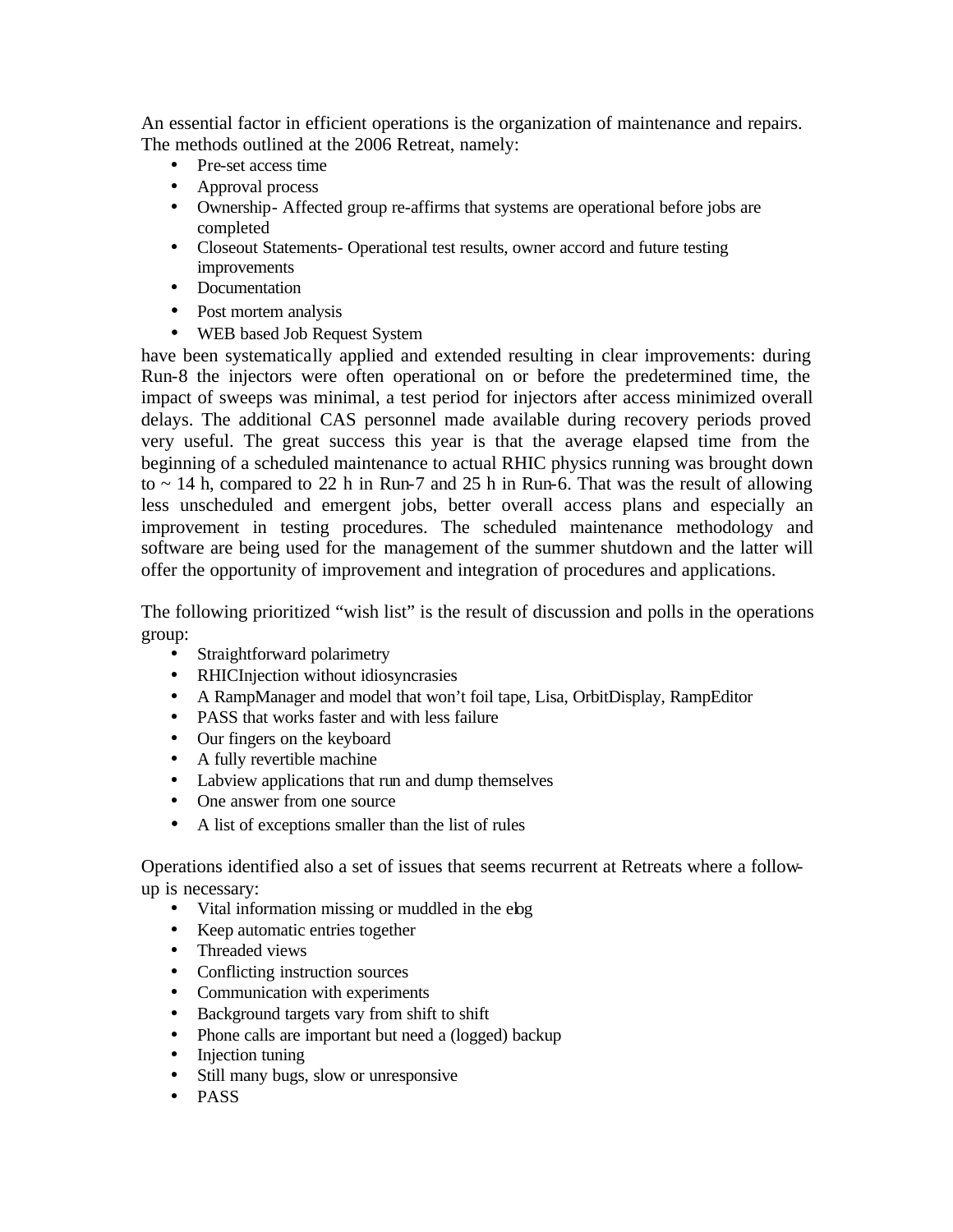- MCR oversight of APEX, Development periods
- Sequencing

Pressure increases in AGS brought unexpectedly down the injectors in Au operation while using the AGS internal J10 dump. Pipe damage was eventually confirmed. While the radiation generated by  $5x10^9$  Au ions at 10 GeV is small (equivalent to  $-4x10^{11}$ protons at 25 GeV) the heating of the vacuum pipe by the beam is substantial ( $\sim 3x10^{13}$ ) protons at 25 GeV). A thorough analysis of the internal dump was conducted leading to a proposed overall improvement strategy for the dump, including moving the dump closer to the circulating beam, increasing performance of the J10 dump bump PS, and further strengthening monitoring, logging and alarming for the bump.

RHIC polarimeter operations has been a problem during Run-8. On the one hand, the polarimeter has by design many operation modes and configurations for different measurements:

- Polarization of the beam center
- Polarization profile of the beam (Vertical and Horizontal)
- Beam intensity profile
- Beam emittance by bunch
- Polarization at injection
- Polarization on the ramp

The consensus in operations is that the instructions were complex, and constantly evolving. Moreover, dynamically changing software contributed to the problem by slowing down response and analysis. One suggestion could be offering polarization profiles as the default operation mode and handle all other functionality as an expert system. Whatever the adopted solution may be, it is clear that operations needs an agreed upon proposal from the polarimeter group well ahead of the next start of PP operations.

Vibration if the triplets in frequencies around 10 Hz have been recognized as a source of orbit jitter in operations. While tolerable at the usual tunes, they prevented the use of the planned new working point near the integer in PP operations in Run-8 because the amplification of the closed orbit variation made the machine inoperable. Future developments require compensation or corrections of the vibration. Analysis and experiments allowed to establish the following conclusions:

- The triplet magnet and cryogenic line supports are unique (different from the arc magnets)
- There is no direct way to measure magnet motion at this time.
- A connection between magnet line flow rate and triplet induced beam oscillations has been established.
- Flow in the recooler supply and return lines does not have an effect on vibration.
- Thermal acoustic oscillations from the leads has been tested and found not to affect the vibration

An engineering analysis is in progress to determine the most technically sound and cost effective way to proceed. The options on the table are the following, with a rough cost estimate:

• Quad to Quad stiffening may be cost effective (IIW) \$350K + 1.5 MY C-AD labor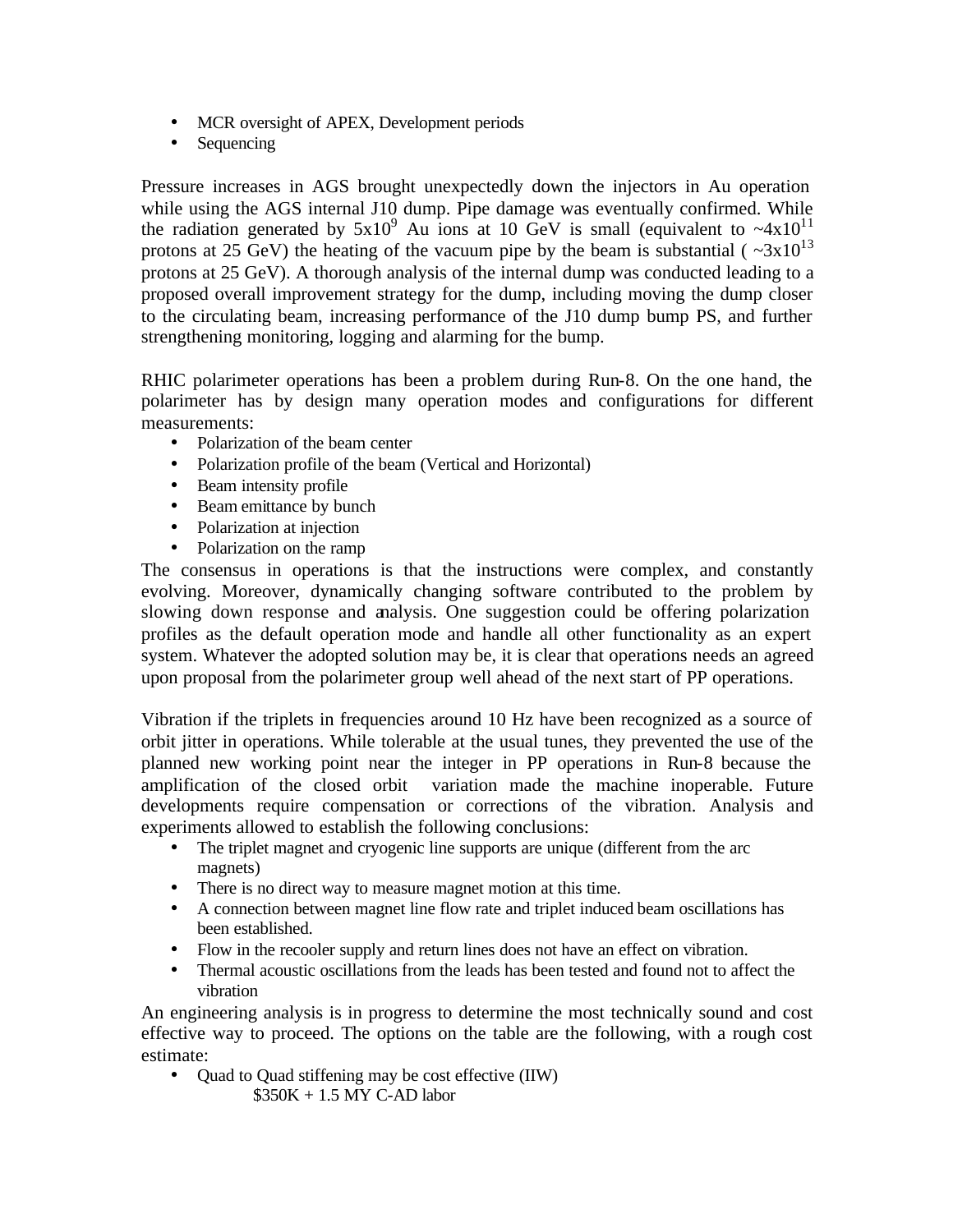- Decoupling the magnet line may be cost effective (IIW) \$400K + 1.5 MY C-AD labor
- Passive stiffening expensive to implement, high heat load, possible magnet misalignment  $$4.2M + 4 MY$  C-AD labor
- Rebuild triplets with improved base design.  $$3.5M + 6 MY$  C-AD labor
- Active motion compensation small motion compensation and sensor and base support design to be defined.

\$350K + labor for R&D system

 $$1.0M - $5.0M + 2 - 6 MY C-AD$  labor to implement

The plan for the 2008 shutdown is to set-up a direct motion measurement system in one triplet, to decouple the magnet line from the dipole magnet (for one triplet) and to see if it is possible to tie the quads to move in synch (again, only in 1 triplet). Future plans and choices depend of course on results, budget and schedule.

As already mentioned, although the RHIC PS retain the pole position in system failure, the progress in Run-8 has been impressive by reducing the total PS failure hours by more than a factor of 2 w.r.to Run-7. The effort during the 2007 shutdown paid off very well: all major PS systems were improved: all PS in service building, in particular bipolar Suncraft 150A and 300A, Dynapowers. Work has been done on the QPA assemblies, the Main PS and AtR. Adding 1 more PS engineer also contributed to the group capability and effectiveness. A number of problems areas have been identified and there is an extensive list of work planned for the shutdow:

- Complete Phase 1 and 2B of SCE 150/300 mods
- Finish QPA work (including faulty relays)
- Inspect all Dynapower contactors (replace fans?)
- Repair/understand failure of b4-dh0
- Investigate B9 6000A quench switch problems
- Analyze mains setpoint card
- Complete 2 Instrumentation set-ups
- Clean quench detectors and install new fan trays
- Shunt bus problem repairs
- Teaching others in group QLI analysis
- List of programs given to controls to assist with start up and QLI Analysis
- Complete Air Conditioning to improve Environmental Conditions
- Install Link box in 12A yellow first, coordinate blue install

The main improvement to the performance and reliability of the RF system is the LLRF upgrade, with Phase 1 planned for Run-9 startup. Phase 1 consists in replacing the functionality of the main RHIC LLRF crates with new system controllers, and eliminating the lock-in amplifiers. There are many areas in which the new LLRF will improve system reliability and flexibility, i.e.:

- Improve reliability by eliminating older problematic hardware
- Great improvement in diagnostic data capture and logging, in terms of both throughput and quantity, will greatly enhance our ability to monitor and troubleshoot the systems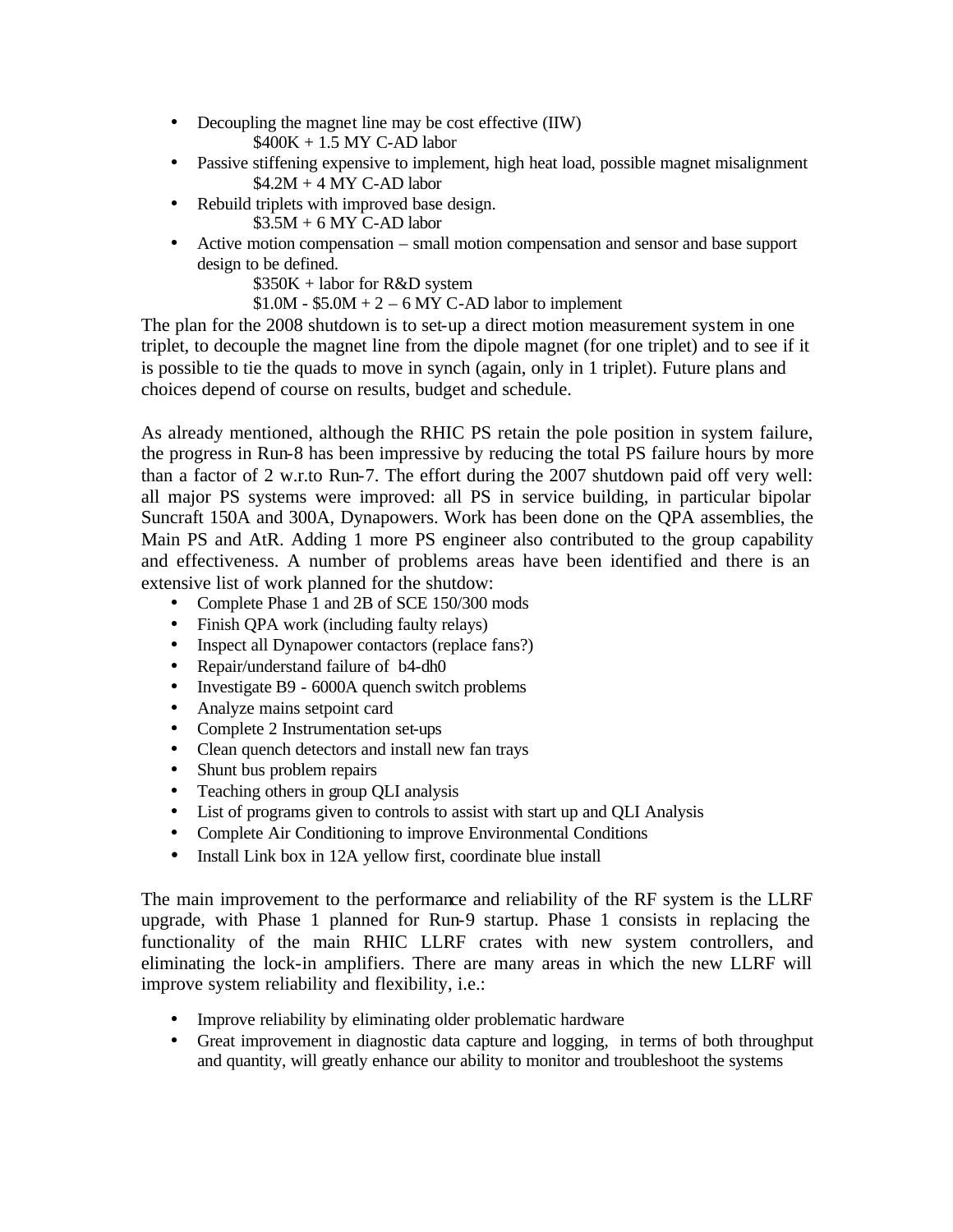- Much improved and very tight integration between blue and yellow LLRF systems will facilitate more robust control of BLUE vs. YELLOW phasing: Ring to Ring Synchro, Collision Cogging, Rev Tick Phasing ...
- Improved control and monitoring of customer RF clocks, e.g. RevTick, Beam Sync Clock
- Ability to adjust/reset beam sync clock phase in real time with beam in the machine
- Eliminate "dead time" on beam sync clock at 'cogging reset'
- Remote reconfiguration means vastly reduced downtime from system modifications, and reliable restoration from temporary reconfigurations (for APEX, etc.)

Although part of the system functionality will be tested before beam, it is important to realize that commissioning with beam will necessary.

The other major development in the RF system are:

- 9 MHz cavity, motivated by the need to get low longitudinal emittance  $(-0.5 \text{ eV} \text{ sec})$ and long bunches  $(\sim 20 \text{ ns})$  on the ramp. This avoids transverse emittance blowup on the ramp caused by electron cloud. The lower longitudinal emittance at store will keep bunches shorter ( $\sim$  6ns at 250 GeV) with only the 28 MHz cavities. The Plan is to have the cavity operational for Run-9.
- The split of the common cavities
- The L10 replacement

An analysis of all Run-8 failure mode and causes for the Access Controls System established that ~25 h of the overall 50 h were lost on faulty switches and corrosion. One specific event of water in the electric strike system that caused the failure of a gate reset system was responsible for over 11h of downtime. A plan has been proposed to improve the ACS system reliability that includes:

- Replacing relays and sockets (2008 shutdown)
- Upgrade of all exterior weathered gates to 4GE2 standards (esimated cost: ~30K, as soon as money is allocated)
- Overall upgrade of AGS/Booster/Linac relay based ACS to a digital, PLC based ACS (also needed for the MCR Upgrade project, target date 2010)

In last few years of operation the Controls system has seen a steady and consistent improvement in overall reliability. Noticeable the reduction of hardware related failures, especially of radiation induced failures, a clear payoff from the radiation resistant hardware installed in the alcoves (most visible results in 7a 7c 9a and 9c).

Future effort in the controls system will focus on the following areas:

- RHIC ramping system software, with the goal of increased reliability and added capabilities
- Polarimeter measurements
- Injection system controls improvements: logging, applications, online model, Power supply and alarm management
- Motion control systems
- System administration, in particular cyber-security and strategies for OS upgrades

Concerning instrumentations systems: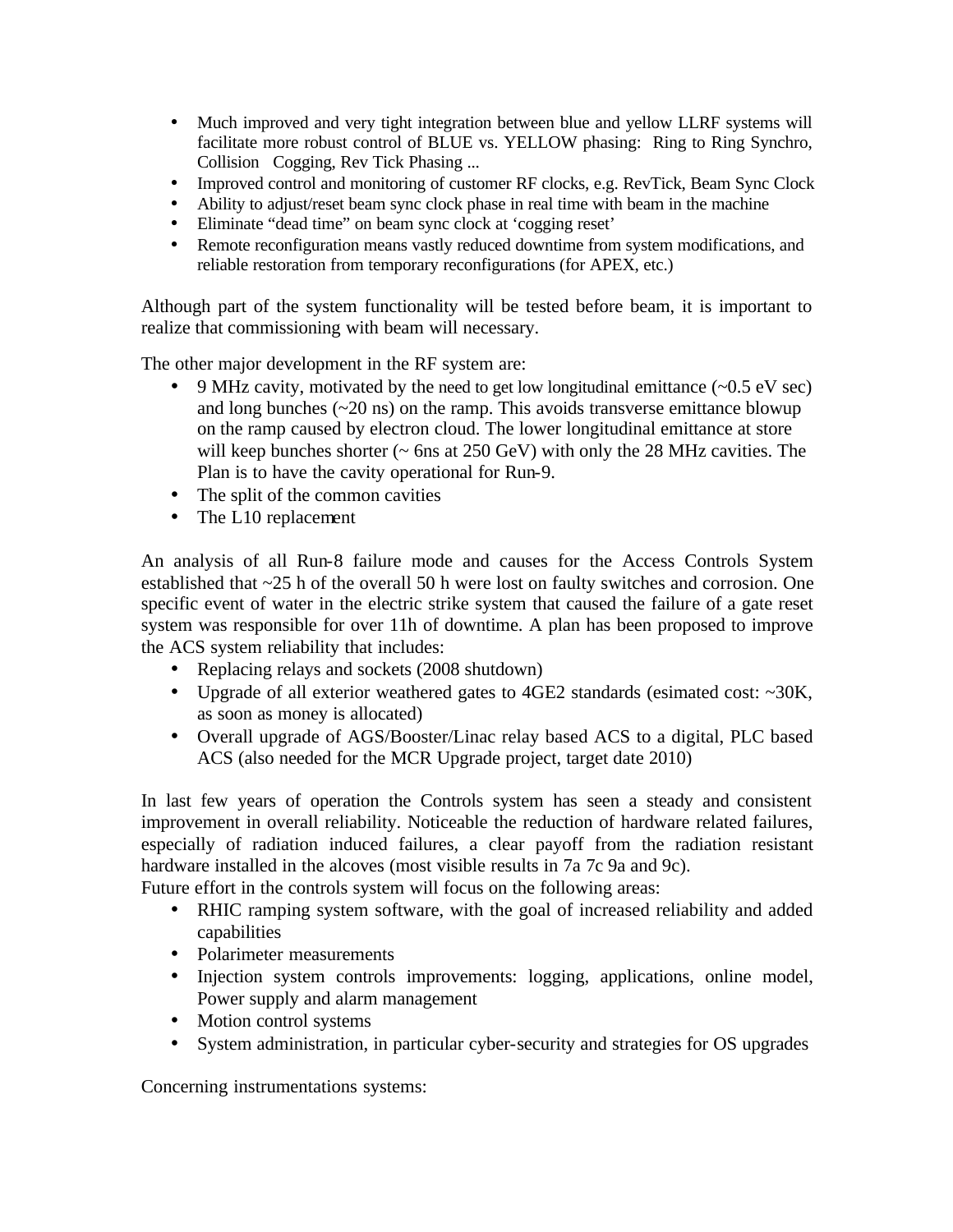- Only 5 BPM boards failed during Run-8, best run ever. 2 were optoboards; 150/750 BPM boards remain for opto replacement. Feedthrough issues, however, are on the rise.
- Measurements confirmed that the new IPM design greatly reduced coupling between the signal-gating grid and anode
- The abort gap monitor is not ready yet
- The bunch-by-bunch turn-by-turn monitor has been developed and turned to operations

### **6. The Panel Discussion**

The discussion session was designed to enable all members of the Retreat to propose topics for discussion, beyond what arises from the presented talks. Retreat participants were invited to submit topics for discussion before and during the Retreat. 20 persons submitted thirty-four topics. A Panel of six Retreat members was assembled and organized the session by dividing the topics into categories that were roughly defined by the panel member's personal specialization. The panel comprised:

- Leif Ahrens, Injectors
- Peter Ingrassia, Operations
- Waldo MacKay, Spin
- Rob Michnoff, Controls
- Jon Sandberg, Systems (Power supply, RF, Vacuum, etc.)
- Todd Satogata, Operations Analysis.

The Panel also arranged the order in which the topics were discussed. They led the discussions by calling upon those who submitted topics, and asked the submitters to introduce the topic by showing a transparency to explain and define the subject. The session proceeded by scrolling through the categories of the Panel members and limiting the time for discussion in each topic to 10 minutes. By jumping from one category to the next between topics the discussion kept moving along without the tendency to drag one topic into the next. A wide spectrum of topics was but forth, from new notions of the role of the run coordinator to pros and cons of lattice choices. The complete recording of discussions can be found at:

**http://www.c-ad.bnl.gov/RHIC/retreat2008/PanelDiscussion.htm**

### **7. Plans for the Shutdown**

The 2008 shutdown is in progress and these are the main planned machine developments:

- LEBT/MEBT rebuild + Booster injection change
- possibly pulsed quadrupoles in AGS
- RHIC polarimeter upgrade
- continuing work on abort gap monitor
- BPM feed through repairs